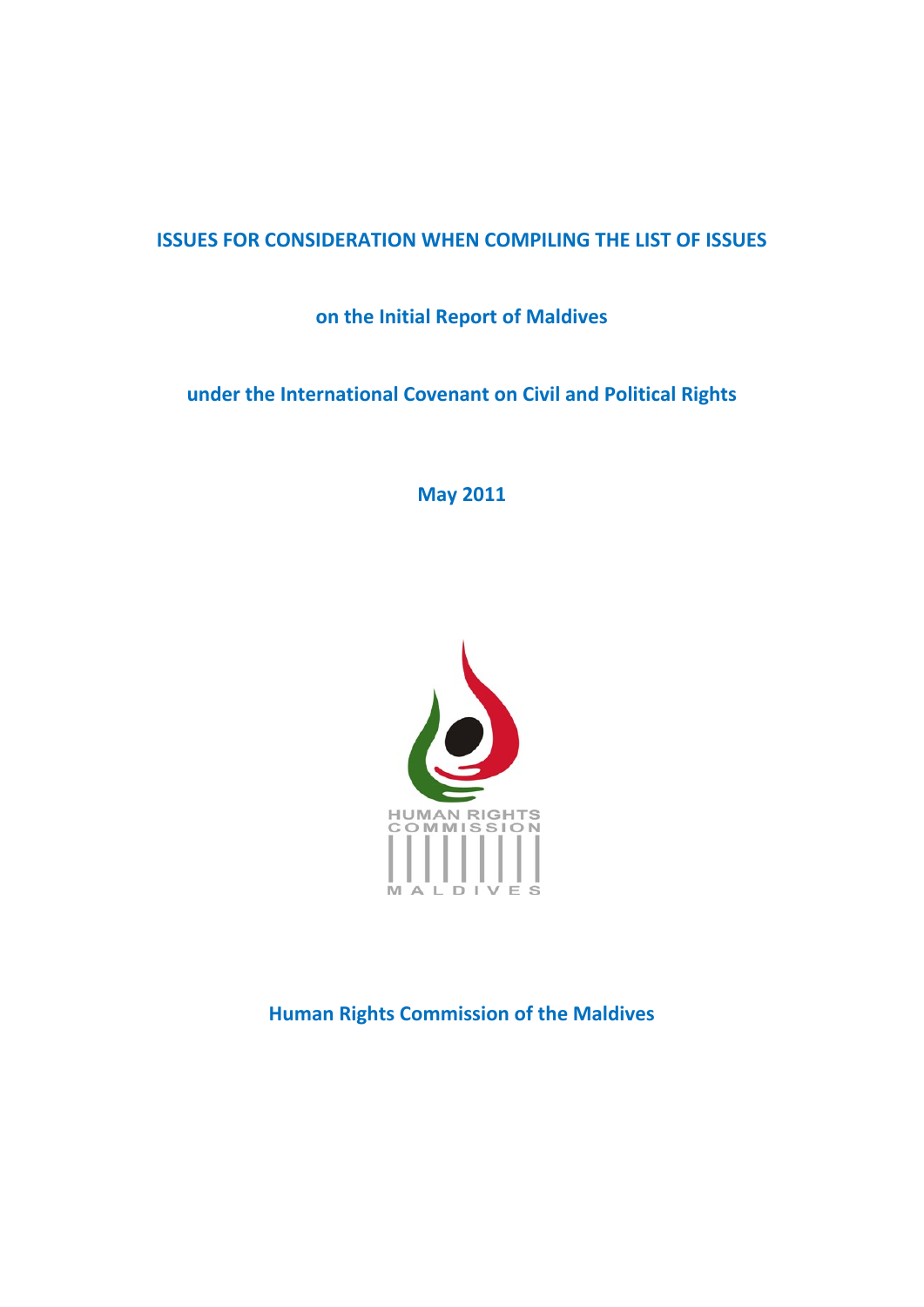# **Table of Contents**

| Prevalence of Torture, Cruel or Inhuman Treatment at Detention Facilities  12                    |  |
|--------------------------------------------------------------------------------------------------|--|
|                                                                                                  |  |
|                                                                                                  |  |
|                                                                                                  |  |
|                                                                                                  |  |
|                                                                                                  |  |
|                                                                                                  |  |
|                                                                                                  |  |
|                                                                                                  |  |
|                                                                                                  |  |
|                                                                                                  |  |
|                                                                                                  |  |
|                                                                                                  |  |
|                                                                                                  |  |
|                                                                                                  |  |
|                                                                                                  |  |
|                                                                                                  |  |
|                                                                                                  |  |
| Establishment of Trade Unions and Challenges in exercising the right to Collective Bargaining 31 |  |
|                                                                                                  |  |
|                                                                                                  |  |
|                                                                                                  |  |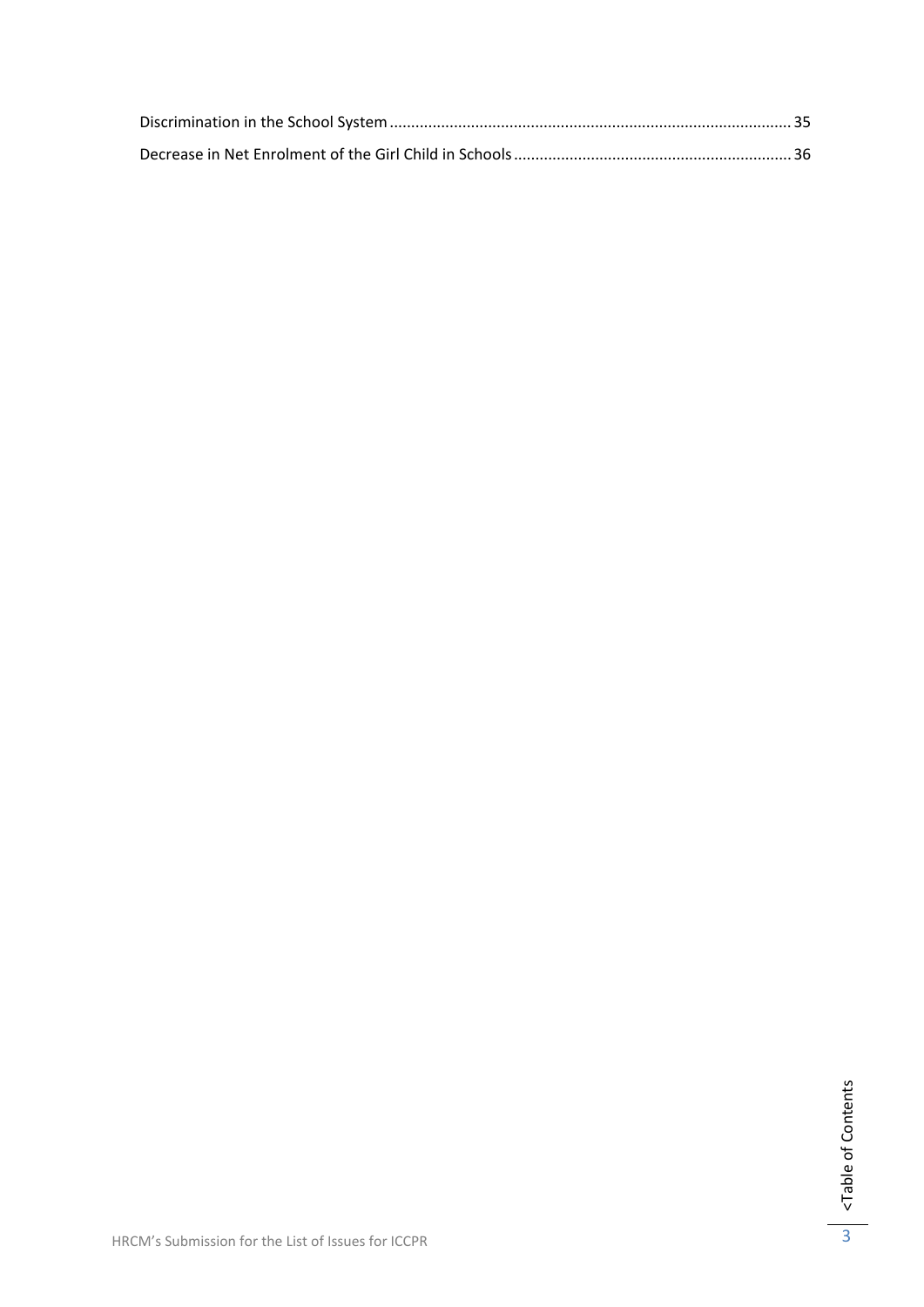## **List of Abbreviations**

| <b>DGFPS</b>   | Department of Gender and Family Protection Services                                           |
|----------------|-----------------------------------------------------------------------------------------------|
| <b>ESQUID</b>  | <b>Education Supervision Quality Improvement Division</b>                                     |
| <b>HRCM</b>    | Human Rights Commission of the Maldives                                                       |
| <b>ICCPR</b>   | International Covenant on Civil and Political Rights                                          |
| <b>ICPRMWF</b> | International Convention on Protection of Rights of All Migrant Workers and Their<br>Families |
| <b>IGMH</b>    | Indhira Gandhi Memorial Hospital                                                              |
| ILO            | International Labour Organization                                                             |
| <b>JSC</b>     | <b>Judicial Service Commission</b>                                                            |
| <b>LRA</b>     | Labour Relations Authority                                                                    |
| <b>MHRYS</b>   | Ministry of Human Resources, Youth and Sports                                                 |
| <b>MNDF</b>    | <b>Maldivian National Defence Force</b>                                                       |
| <b>MDP</b>     | <b>Maldivian Democratic Party</b>                                                             |
| <b>MJA</b>     | <b>Maldives Journalist Association</b>                                                        |
| MoE            | Ministry of Education                                                                         |
| <b>MPS</b>     | <b>Maldives Police Services</b>                                                               |
| <b>VAW</b>     | Violence against Women                                                                        |
| <b>TEAM</b>    | Tourism Employees Association of the Maldives                                                 |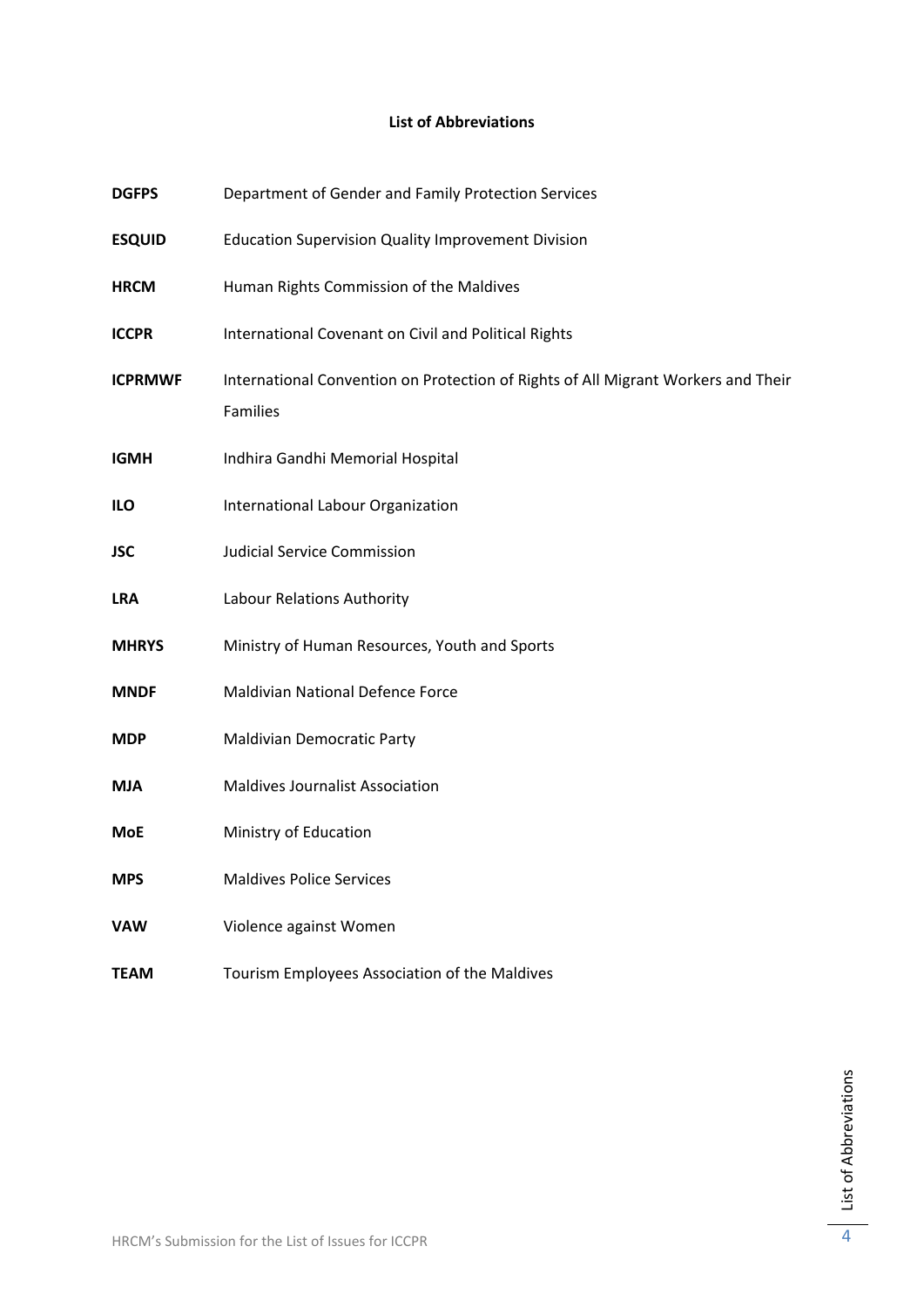#### **Introduction**

- 1. This submission to the Human Rights Committee has been prepared by the Human Rights Commission of the Maldives (HRCM), with regard to the International Covenant on Civil and Political Rights (ICCPR) which the Maldives is party to since its ratification in 2006.
- 2. The submission is aimed at facilitating the Human Rights Committee to comprehend the major human rights issues, violations and existing challenges in the Maldives as to the rights protected in the ICCPR in preparing its List of Issues to the State report.
- 3. In compiling these issues, the HRCM has conducted various consultations with stakeholders, including government ministries, judiciary and individuals of relevant associations and private sector.
- 4. The issues identified in this submission is presented in a way that it first gives a context to the issue, second, it gives an opening to the issue, most of the time followed by an incident or series of incidences which highlights the graveness of the issue. Then it is followed by a paragraph stating most of the problems attached to the issue and a paragraph stating the measures that can be taken to address the issue.

## **Article 3**

#### **Existence of Gender Imparity in running for Public Offices**

- 5. Chapter two on Fundamental Rights and Freedoms of the present Constitution, guarantees equal rights, opportunities and freedoms to all persons in the State. Article 20 of the Constitution further upholds the principles of non‐discrimination and equality before and under the law and it also provides equal protection and equal benefit of the law to all persons. Additionally, the Constitution has removed the gender bar in running for Presidency of Maldives. Subsequently, Maldives has withdrawn its reservation made to Article 7(a) of the Convention on the Elimination of Discrimination against Women on 31 March 2010. As part of the initiative taken by the government to mainstream gender equality, a gender mainstreaming policy was formulated and endorsed by the government in 2010. In addition, the government has assigned gender focal points in all the ministries with the task of promoting gender perspective in all the work undertaken by the respective ministries.
- 6. Despite the Constitutional guarantees, and the government's policy to promote a national women's machinery, the representation of women in the public life are minimal. The comparatively low percentage of women represented in the Parliament and in the formation of Local Government Councils are indications of issues on gender inequality. Some of the obstacles faced by the women in political arena include intimidation from political demonstrations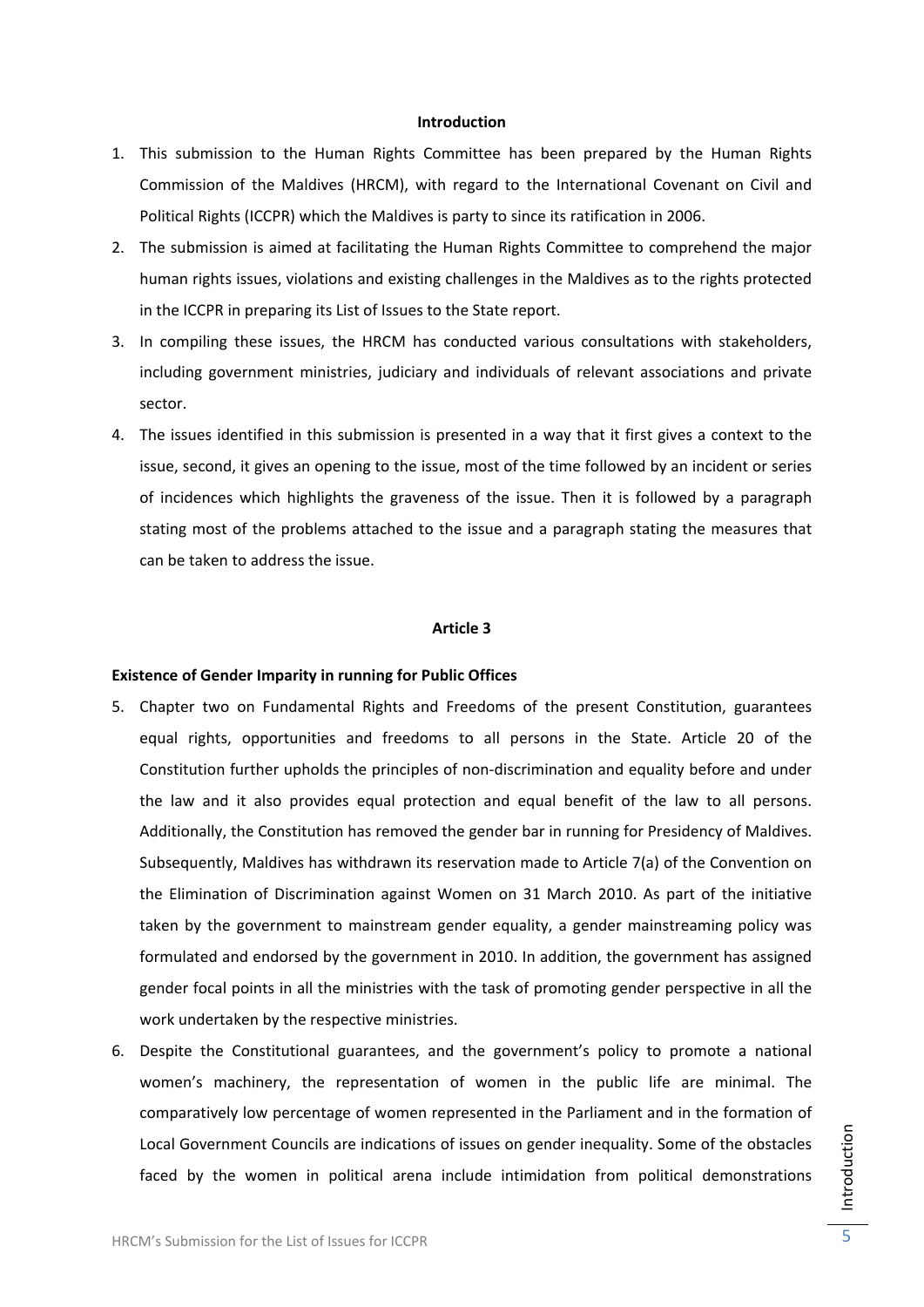resulting in violent behaviors, limitations faced in the prospects of understanding democracy, limited experience in the political arena, lack of family support, inadequate access to funding sources and radical advocacy against participation of women in politics, public life and even employment. In addition, so far the State has fallen short to provide adequate measures to change the traditional, historical and cultural attitudes towards realizing the women's rights in running for public offices including the establishment of the child care centers or child friendly working environments, documenting gender segregated data in all State interventions and implementing affirmative actions accordingly. State has also failed to introduce quotas and programs to ensure equal representation of women to accommodate a comprehensive approach to address the issue of advancement of women's rights.

7. Thus, to address the issues mentioned above, it is important the State create awareness from all aspect of the society with regard to women's participation in running for public offices, facilitate or create forums to disseminate knowledge and information to empower those running for the office, and also while in the office, provide funding mechanisms to finance campaigns adequately, and create the institutional support that is required for all working mothers, including those running for public offices.

## **Prevalence of Violence against Women (VAW)**

- 8. In 2006, the study conducted by the former Ministry of Gender and Family on women health and life experiences recorded that one in three women between the ages of 15 and 49 years reported some form of physical or sexual violence at least once in their lives<sup>1</sup>. The study also revealed that one in five women between the ages of 15 and 49 years reported physical or sexual violence by a partner, and one in nine reported experiencing severe violence. The same study identifies one in six women in the capital, Male' and one in eight countrywide reported experiencing childhood sexual abuse under the age of 15 years. Of those women between the ages of 15 and 49 years who had ever been pregnant, 6 percent reported having been physically or sexually abused during pregnancy. The survey further reported that many respondents' perceived women to be subordinate to men, and that men used Islam to justify restrictions and VAW.
- 9. The following table by the Maldives Police Service (MPS) summarizes reported cases in number with regard to VAW from 2008 to 2010<sup>2</sup>.

| <b>Type of Crime</b>                                                                                                                                                                                                                                                                                                                                                                                                          | 2008 | 2009 | 2010 |
|-------------------------------------------------------------------------------------------------------------------------------------------------------------------------------------------------------------------------------------------------------------------------------------------------------------------------------------------------------------------------------------------------------------------------------|------|------|------|
| Sexual assault                                                                                                                                                                                                                                                                                                                                                                                                                | 455  | 563  | 523  |
| Domestic Violence                                                                                                                                                                                                                                                                                                                                                                                                             | 172  | 156  | 135  |
| $\epsilon$ . $\epsilon$ . $\epsilon$ . $\epsilon$ . $\epsilon$ . $\epsilon$ . $\epsilon$ . $\epsilon$ . $\epsilon$ . $\epsilon$ . $\epsilon$ . $\epsilon$ . $\epsilon$ . $\epsilon$ . $\epsilon$ . $\epsilon$ . $\epsilon$ . $\epsilon$ . $\epsilon$ . $\epsilon$ . $\epsilon$ . $\epsilon$ . $\epsilon$ . $\epsilon$ . $\epsilon$ . $\epsilon$ . $\epsilon$ . $\epsilon$ . $\epsilon$ . $\epsilon$ . $\epsilon$ . $\epsilon$ |      |      |      |

*Source: Statistical Report 2010, Maldives Police Service*

Article 3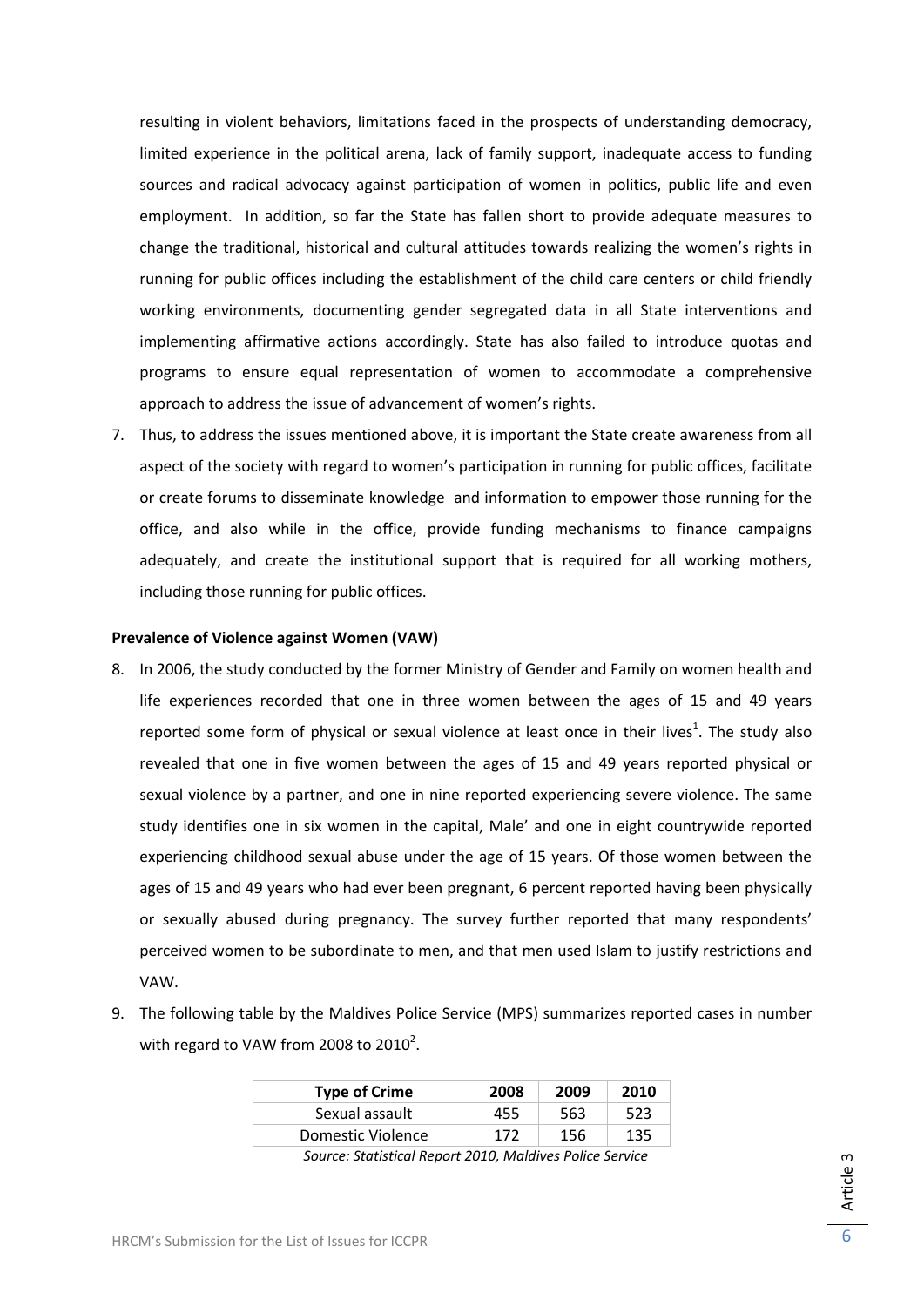- 10. In addition, the following cases provide insight into the nature of violence experienced by the women victims.
	- a) In April 2011, a 74-year-old woman in Hithadhoo of Addu City was raped. The alleged suspect *was a 19 year old man<sup>3</sup> .*
	- *b) In January 2010, a group of men were alleged to gang raping a woman at the Island of Fuvahmulah, after dragging her to the beach and restraining her husband<sup>4</sup> .*
	- *c) In March 2010, 15 men rape a 20 year old girl in S. Hithadhoo<sup>5</sup> .*
- 11. Given the above context, it is imperative to draw attention to the fact that there is no legislation that deals exclusively with VAW, including domestic violence, marital rape and workplace harassment. It is to be noted that the current Penal Code does not classify rape as separate or specific offence. Due to this limitation in the Penal Code, other provisions of the law are used to criminalize rape, for instance sexual assault. Moreover, in concurrence to the Penal Code, in the absence of a confession, a man can only be convicted of rape, only if there are two male or four female witnesses to the act. According to Department of Gender and Family Protection Service (DGFPS), in spite of the fact that the number of reported cases are escalating, the numbers of convictions made so far are minimal. DGFPS also acknowledges the fact that the department is working to establish a safe house or temporary shelter for victims of Domestic Violence and VAW since the year 2007. However, till date there is no such facility established, though the DGFPS accommodates some of the victims in one way or another within the existing institutions.
- 12. The factors contributing to the low conviction rate of offenders of sexual assault or rape include absence of Evidence Act, lack of witness protections provisions (fear of reprisals by abusers), finding witnesses (two male or equivalent women), awareness on the side of the victim regarding the condition that she should be in while reporting, such as the victim should not take shower before consulting the medical personnel, lack of national guideline on medico legal documentation, failures of existing laws and procedures leading to re‐victimization of the victim and intimidation of being stigmatized by the community.
- 13. Taking the above into consideration, it is important the State promptly undertakes all the measures to address the issues of VAW. Thus, it is imperative that the State to take all actions necessary to expedite the endorsement of the bill at the Parliament on Domestic Violence. This bill has been tabled at the Parliament since November 2010. Additionally, it is important government to accelerate the process of establishment of the safe house, in order to fulfill State's obligation to protect victims of violence.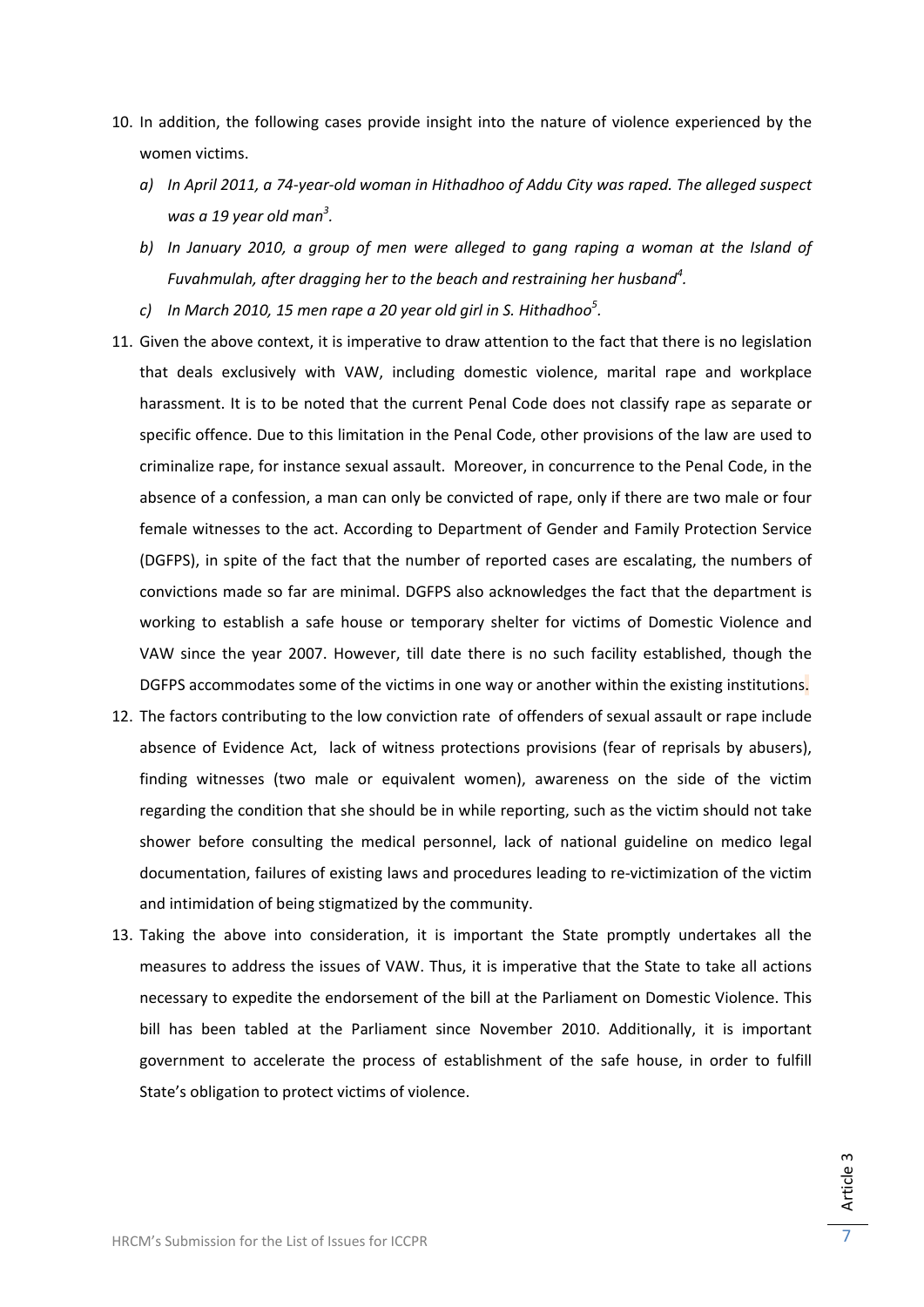## **Article 6**

## **Right to Survival**

- 14. Maldives has made substantial progress in achieving many of the Millennium Development Goals, such as improving maternal health, and reducing child mortality. Despite the outstanding developments, a desk review conducted by HRCM in 2009 has made apparent that there are serious challenges and problematic areas in the provision of adequate health care facilities to the people. Amongst these challenges are the issues of lack of basic health care facilities in some outer islands, limited access to specialist health care even in islands where island and regional hospitals are established, regional hospitals not having adequate equipment, lack of systematic development of health personnel across the nation and lack of legislative protections. In addition, the desk review also highlights the inefficiency and ineffectiveness of the current services.
- 15. Important legislations pertaining to the right to health such as Public Health Act and also an Act on Medical Negligence or Malpractice are yet to be passed. HRCM in its statement issued on the occasion to mark the World Health Day (2011) has also called on the government to formulate new legislations to strengthen and monitor health services delivery in the country<sup>6</sup>.
- 16. Given the above context, it is imperative to address the current problems in the health services especially giving special emphasis to life threatening illnesses and incidents. Thus, the current system should provide easy access to adequate medical care (in terms of qualified personnel, equipment and services) in all regions of the country, expediting the process of bringing into effect the legislations pertaining to public health including medical negligence and health care providers (both including the relevant personnel and also the institute) needs to be held accountable in cases of medical negligence as well as in instances of failure to provide due care to patients as a result of procedural or failures in the system.

## **Increasing Violence**

17. In the recent times gang violence, burglary, mugging, sexual abuse of children and murders are increasing to levels of alarming concern in the society. Following is the statistics provided by MPS on crime related deaths which including murder, infanticide, murders relating to gang violence.

| Year                                                     | <b>Crime related Deaths</b> |  |
|----------------------------------------------------------|-----------------------------|--|
| 2007                                                     |                             |  |
| 2008                                                     | 6                           |  |
| 2009                                                     | я                           |  |
| 2010                                                     | 6                           |  |
| Source: Statistical Report 2010, Maldives Police Service |                             |  |

Article 6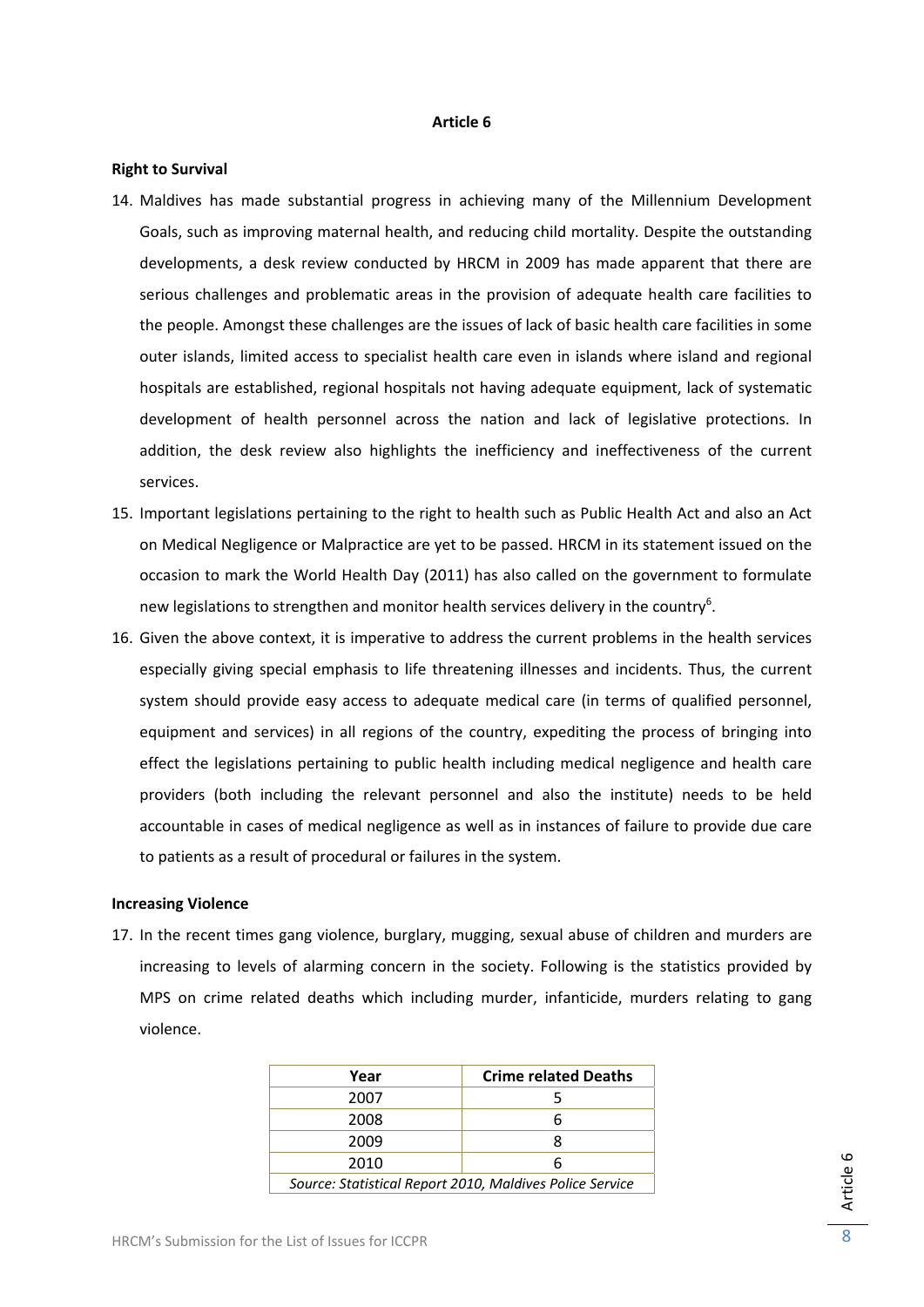- 18. It must be observed that even though the records are low, this number is extremely high when taken as a percentage of the total population of the country. Moreover, some of the murders were committed in public places, in broad day light. Apart from the death related case, the number of cases of loss of limbs or life threatening injuries due to gang violence is also distressing. It is to be noted that most of the people who are involved in cases of extreme violence, and murders are repeat offenders (sometimes juveniles) providing clear evidence into the failure of the criminal justice system in the country.
- 19. It is observed that the increase in life threatening acts of crime in the country have been aggravated due to a number of direct and indirect factors. Some of the direct problems include, inadequate legislation pertaining the criminal justice system, such as a Penal Code does not reflect the spirit of the present Constitution (where the current Penal Code was enforced in 1981 and its last amendment made in 2009, has many parts which are not relevant to the present context), inadequate legislations pertaining to evidence and witnesses, dismissal of forensic evidence by courts, absence of a witness protection program and inadequate correctional and rehabilitation system for convicted offenders. The lack of a comprehensive integrated crime prevention mechanism remains the greatest weakness in addressing the issue of increase in crime. High numbers of unemployed youth, and the persistent substance abuse and drug addiction among youth in the country are indirect factors catalysing the increase in crime. Following is a recent incident which clearly demonstrates the failure to undertake a holistic approach to the growing criminal activities.

*An alleged criminal was detained in August 2010, for his involvement with the murder of a 17 year old, on July 20th, 2010. After six months of imprisonment, the alleged criminal was released on February 17th, 2011 by the Criminal Court, when Police claimed that their request to Ministry of Health and Family (MoH) to facilitate in obtaining the Medico‐Legal Report of the defendant from the hospital (IGMH) was not adhered. Hence, the Criminal Court considering six months, a sufficient period to respond to an official request from Police, thus released alleged criminal, claiming that the verdict was also a measure to hold MoH responsible for not providing requested information in due time. Following 28 days* from his release, on March  $16^{th}$ , 2011 he was accused of fatally stabbing a 21 year old young *man to death.*

20. To address the above, the State should revise the existing Penal Code, and bring into force the Criminal Procedure Code, the other legislations pertaining to evidence and witnesses. The State further should establish effective rehabilitation mechanisms for offenders, better prisons and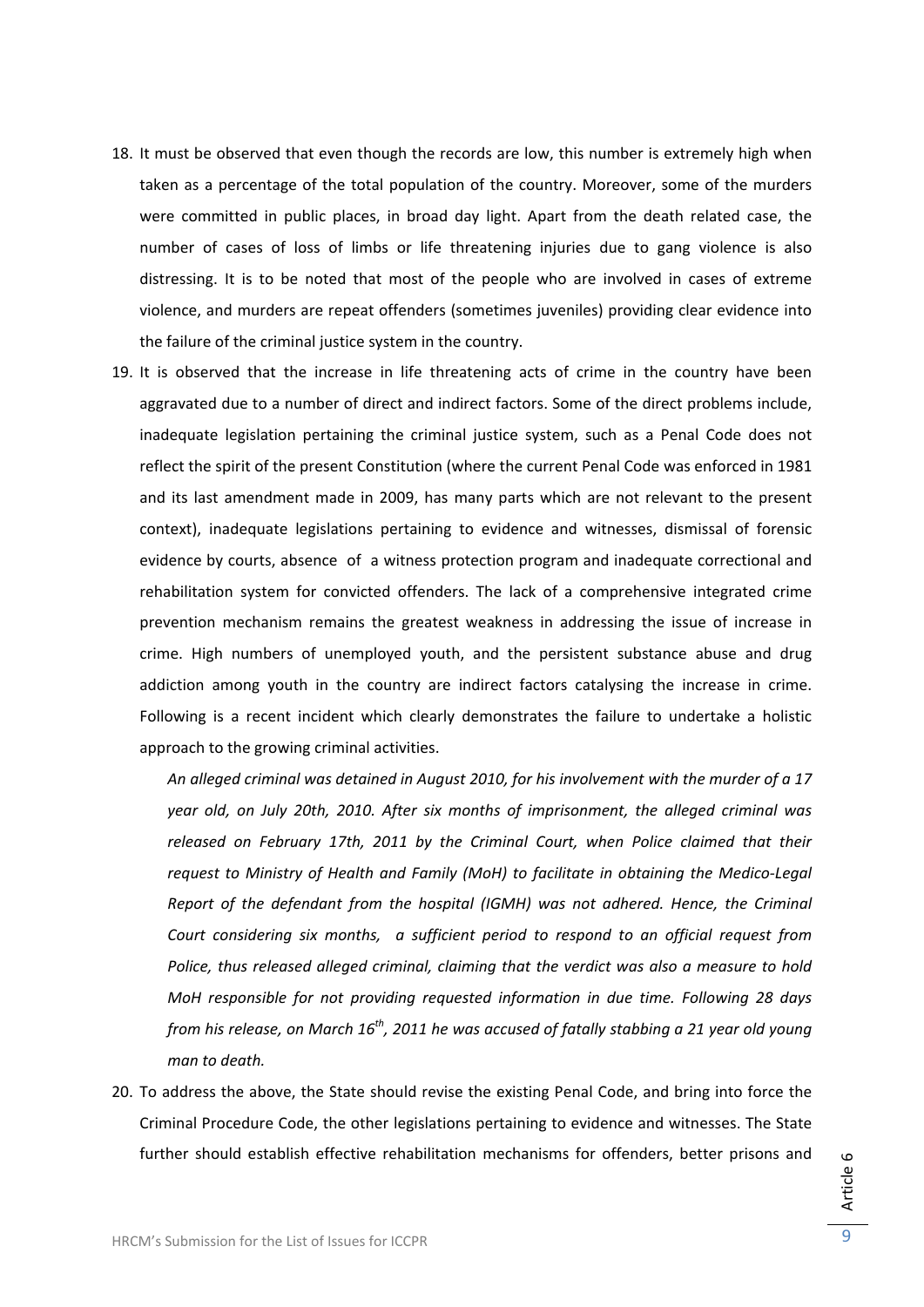correctional facilities to house and to rehabilitate criminals and to strengthen effective coordination between drug rehabilitation system and criminal justice system.

## **Enforcement of Death Penalty**

- 21. Article 10(a) of the present Constitution stipulates that the religion of the Maldives is Islam and Islam shall be the one and only basis of all the laws of the Maldives. Additionally, article 10(b) stipulates that no laws contrary to any tenet of Islam shall be enacted in the Maldives. Thereby, the basis of the Maldivian Penal Code is Shari'ah (Islamic Law). Hence, the current Shari'ah tenets give the courts the power to pronounce capital punishment for the following offences namely, murder, crimes against community (which includes apostasy, adultery, treason, rape and homosexuality).
- 22. It is important to note that child offenders may be sentenced to death in the Maldives under Islamic Shari'ah. According to article 5(a) of the Regulation on Conducting Trials, Investigations and Sentencing Fairly for Offences Committed by Minors states that minors at the age of puberty (from the attainment of ten years of age till of completion of fifteen years of age) may be held criminally responsible for committing apostasy, revolution against the state, fornication, falsely accusing a person of fornication, consumption of alcohol, unlawful intentional killing and other offences relating to homicide. Because Maldives uphold Islamic Shari'ah and due to the fact that apostasy, intoxication, fornication and revolution against the state are the offences for which *hadd* is prescribed in Islam, including death penalty, thus minors may be sentenced to death. The Regulation on Conducting Trials, Investigations and Sentencing Fairly for Offences Committed by Minors further states that minors should receive two thirds of the minimum penalty stated in law and also gives judges the discretion where no minimum penalty is stated (article 17(e)). However, it does not mention explicitly on the prohibition of the death penalty on minors, thus giving room for sentencing of capital punishment for minors.
- 23. Death penalty was last enforced in 1953 for an allegedly attempting to murder the first President of the country by using black magic. From January 2001 to December 2010, a total of 14 people were sentenced to death by the courts, and none from them were below 18 years<sup>7</sup>.
- 24. The previous Constitution (the Constitution from 1997 to 2008), places the President as the highest authority of appellate in the judicial process and also gives the power to commute death sentences to life imprisonment if the convicts apply for clemency. So as a practice all sentences for capital punishment have been commuted to life imprisonment. When the new constitution came into effect in August 2008, the Constitution reformed the judiciary establishing a three tier court system where the Supreme Court has the final say on all matters relating to judiciary. However, the Constitution in its article 115 states that President is entrusted pursuant of the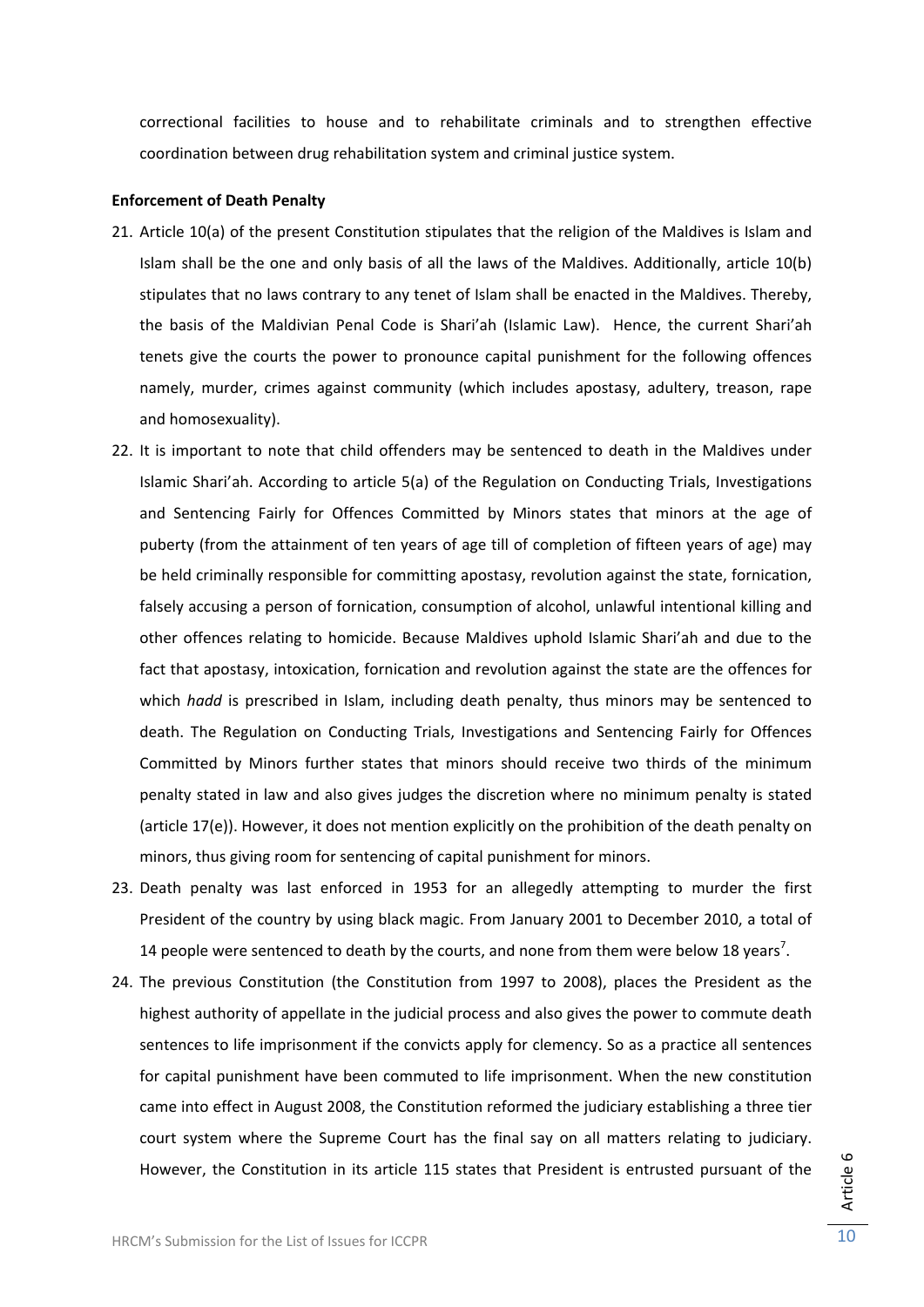Constitution to carry out the duties to grant pardons or reductions of sentence as provided by law, to persons convicted of a criminal offence who have no further right to appeal.

- 25. Citing the growing numbers of assaults and murder cases in the recent years and influenced by public sentiments regarding gang violence, in April 2011, Parliament accepted an amendment to section 21 of the Clemency and Pardoning Act, obliging Supreme Court to uphold and execute sentences on death penalty. The amendment was accepted for deliberations in the Parliament with majority voting in favor of the amendment. The proposed revision was submitted to the Social Committee of the Parliament for review. Note to be made that if the amendment is to be passed, the power vested with the President to grant clemency to sentences of capital punishment under article 115(s) of the Constitution will be removed. As recent development to the issue, Member of Parliament, who proposed the amendment to the Clemency and Pardoning Act, has currently withdrawn the amendment, for the purpose of re-submitting the amendment to the Act, once Parliament approves Evidence Law and Justice System Bill.
- 26. Here, it is crucial to note that Maldives has affirmed the UN Resolution of Moratorium on death penalty on 18th December 2007, which emphasizes all States that still provision capital punishment to "progressively restrict the use of the death penalty and reduce the number of offences for which it may be imposed"<sup>8</sup>. This resolution still needs to be passed by the Parliament. In addition, one of the recommendations of the Universal Periodic Review (UPR) that has been acceded by the State is the ratification of the  $2^{nd}$  Optional Protocol of ICCPR.
- 27. As was mentioned above, article 10 (a) and (b) of the Constitution strictly and clearly stipulates that the religion of the country is Islam and no laws contrary to any tenet of Islam shall be enacted, thus abolition of death penalty may not be possible unless otherwise article 115(s) of the Constitution is amended. It is also to be noted that there are several laws that is pending which is very much related to the enforcement of the death penalty including, the passage of the revised Penal Code, Criminal Procedures Code, Evidence Bill and Witness Act. Furthermore, Maldives is yet to establish an independent forensic institution to provide accurate information to support judiciary to make an impartial decision on matters concerning administration of death penalty.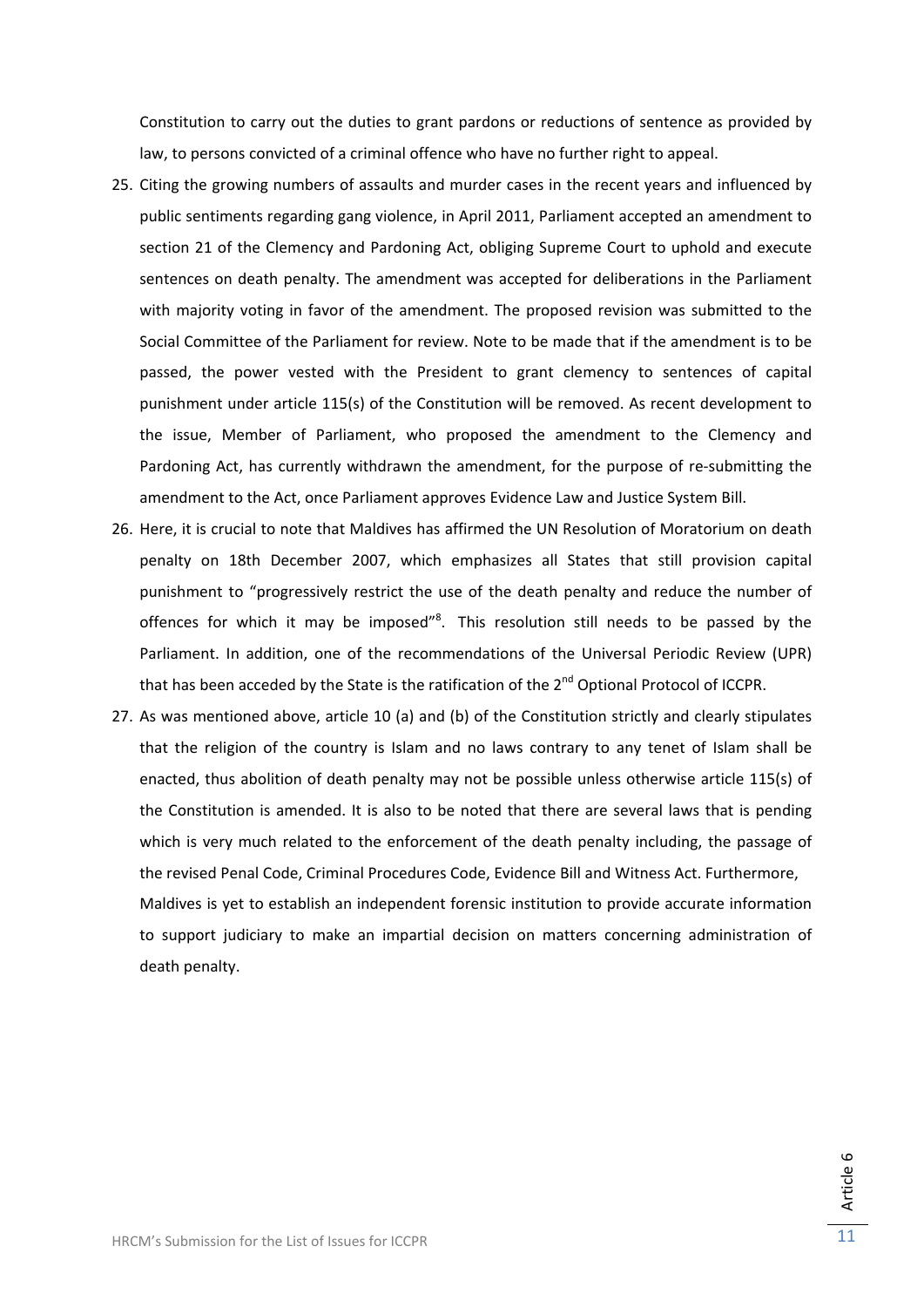## **Article 7 and 10**

#### **Prevalence of Torture, Cruel or Inhuman Treatment at Detention Facilities**

- 28. With the ratification of the present Constitution in August 2008, article 54 and 57 clearly prohibits any form of torture, or degrading treatment in any setting and obliges that arrested detainees are treated humanely. Article 48 of the Constitution further protects the rights of the person at the time of arrest.
- 29. After the establishment of NPM<sup>9</sup> in 2008, so far it has carried out more than 30 visits to places of detention where people are deprived of their liberty. Apart from prisons, these also include custodial, juvenile detention centres and psychiatric facilities. During these monitoring visits, NPM has identified varying issues that could lead to torture, cruel or inhuman treatment in the detention facilities under their mandate. Following gives a brief overview of these issues with regard to torture identified by the NPM in their monitoring visits which are also shared with the relevant stakeholders at large.
	- a) The legal framework that is required to uphold what is stipulated in the Constitution regarding prohibition of torture and other inhuman treatment is currently lacking in the system. This is because until recently there is no presence of anti-torture spirit in the legislature of the Maldives. The bill on anti‐torture that was drafted recently is currently at the Parliament for endorsement. Additionally, there is no formal minimum standard of treatment of detainees. Furthermore, there is a strong need for legislative and regulatory safeguards against torture which includes reviewing and adopting interrogation rules, instructions, methods and practices as well as arrangements for the custody and treatment of persons subjected to any form of arrest. Similarly, the juvenile residential detention centres and particularly the facility for special needs, geriatrics and psychiatric patients, needs to do extensive work to strengthen their procedural guidelines and regulations in order to strengthen the protective measures that safeguard the rights and dignity of individuals residing there
	- b) Both the prisons and custodials do not have a categorization system with regard to crimes committed within the detention centers. The penitentiary services have recently attempted to categorize prisoners according to their behaviour, whereby prisoners' progress from high security to low security based on good behaviour. However, still this type of categorization is neither accurately reflective in practice, nor it is in line with what is prescribed in the Standard Minimum Rules for the Treatment of Prisoners. According to authorities, categorisation is not possible due to limited space and overcrowding.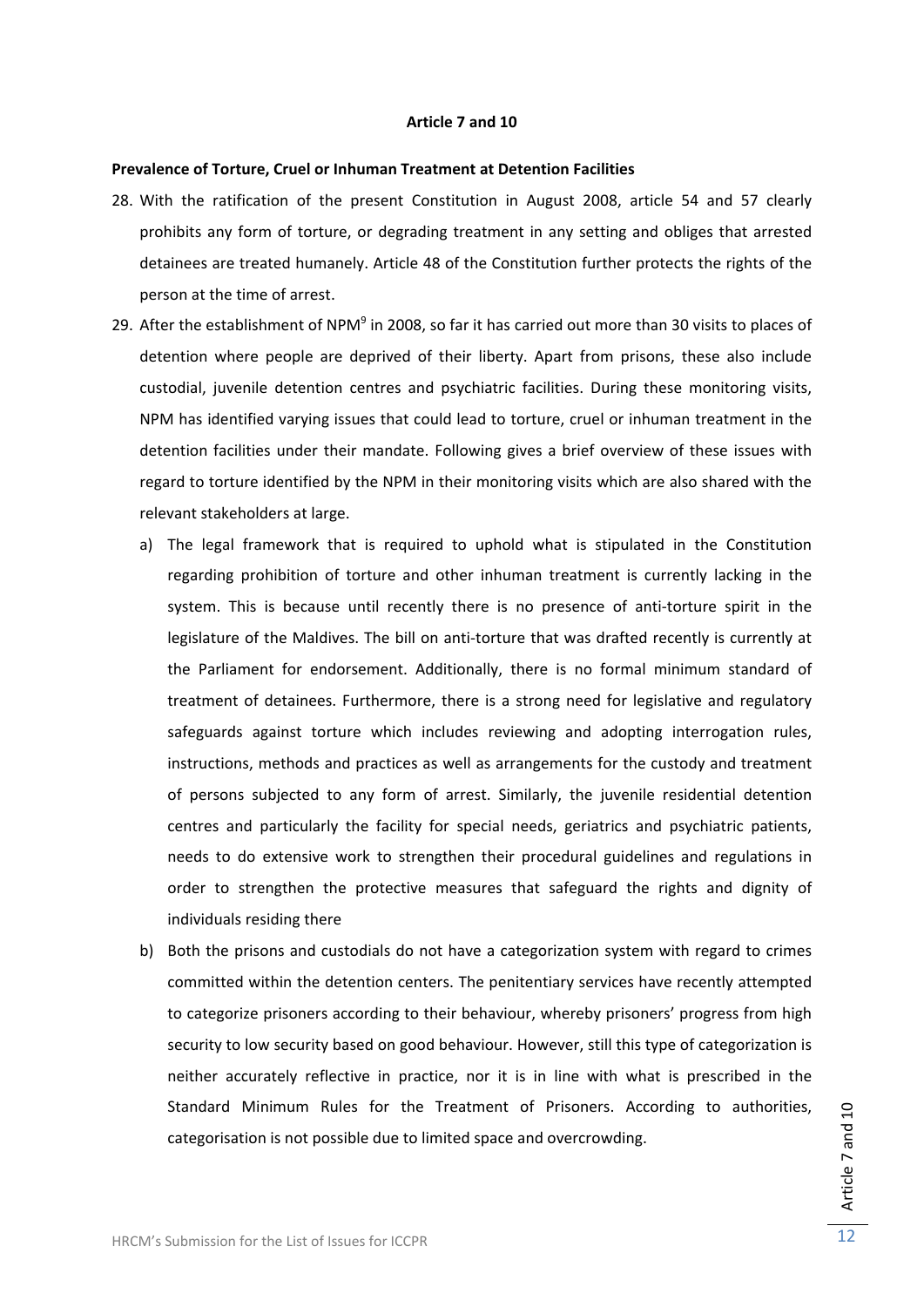- c) At present, there is no juvenile detention centre. As a result, the minors who are arrested and are between the ages of 16 to 18 are detained in a cell separate cells located within the general police custodial among the cells where adult detainees are kept.
- d) There exist issues pertaining to solitary confinement in detention facilities at large, more so in prisons and police custodials. NPM has also observed prevalence of such practices in the Home for People with Special Needs (HPSN)<sup>10</sup>. Citing one example, during NPM's visit to Dhoonidhoo Police Custodial in March 2011, it was noticed that among the six cells for solitary confinement for male detainees, five cells are occupied. NPM found that among these detainees there were detainees who have been held there for several days and for up to four months in some cases, and they have not been let outside for exercise or walks. As to the condition of this facility, NPM team found that lights of some of these cells were broken and this makes the place very dark at night.
- e) There are incidents where detainees held in places are not officially recognized as places of detention.. Apart from the visits, these was also a case involving a high profile politician, Mr. Abdullah Yameen, where he was held under protective police custody for a short period in 2010 in a place outside the formally established places for police custody. A important event that falls within this is the issue of a number of prisoners who were moved from Maafushi jail to a hastily built jail at Addu Atoll, the southernmost atoll in December 2009. NPM's visit to the place found that the setting itself was gravely inhumane, and clearly fall into degradation treatment, nor it does not conform to the minimum standards required for such detention facilities. Another significant recent development that occurred in February 2011 is that the police service has recently established a custodial wing within the Maafushi Prison premises, as a means of addressing the overcrowding issue within the custodials. First of all, the custodial wing was not an officially recognized place. Second, this change further moves away from general principles of clear separation of suspected detainees and convicted prisoners.
- f) The penitentiary system does not have a rehabilitation system at present considering the number of repeat offenders. There were an ad‐hoc training initiatives by the prison management that continued till April 2009, which came to a stand still following a fire incident within Maafushi prison. During that period, some level of vocational trainings and academic teaching sessions for lower grades was provided. These came to a standstill following a fire incident in 2009. In order to continue the attempt taken by the prison management with regard to rehabilitation, their proposed budget for the year 2011 did allocate considerable amount of budget for rehabilitation. However, the budget on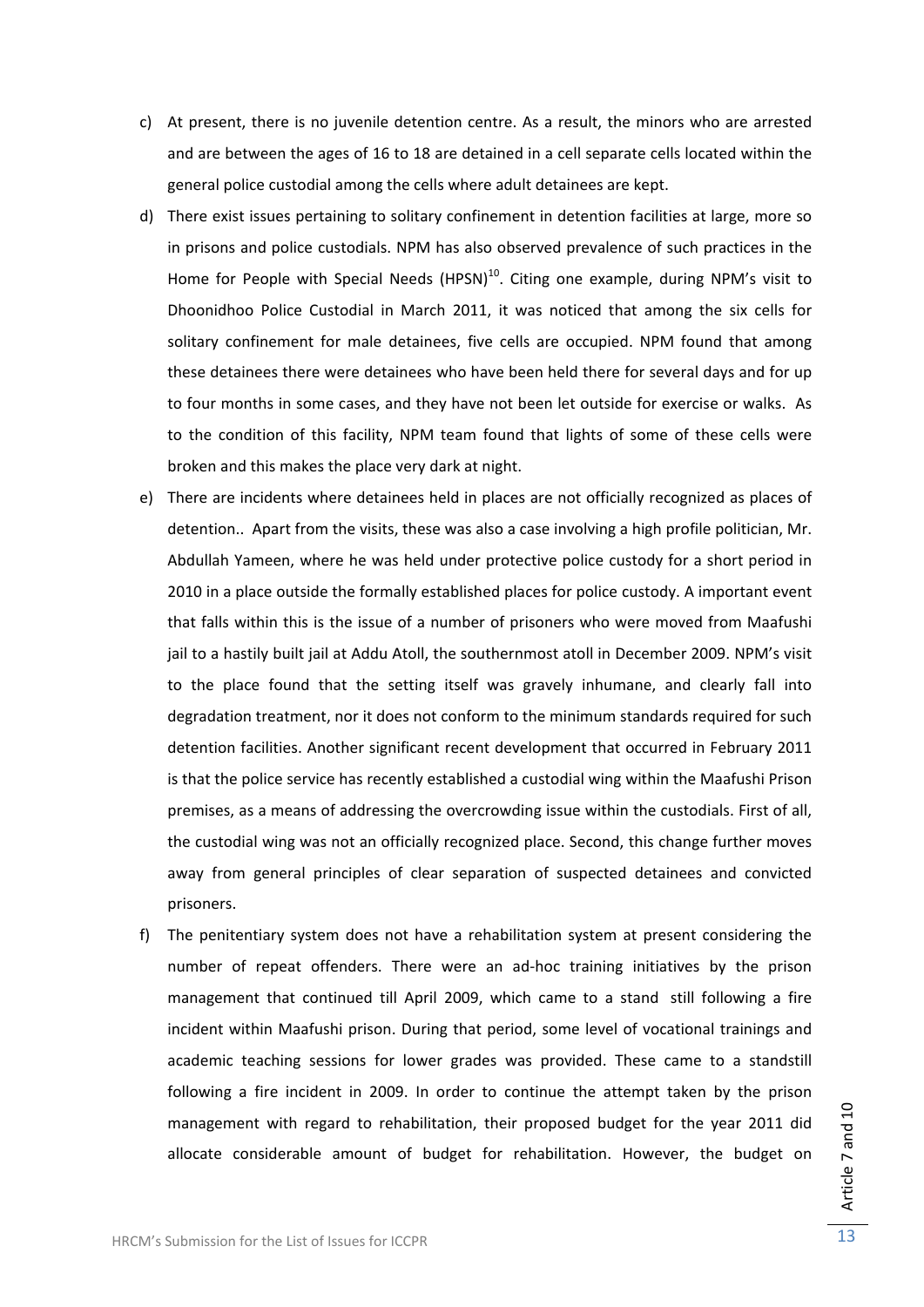rehabilitation was deducted during the budget formalization process at the Parliamentary review stage. As recent developments, HRCM has been informed that efforts are underway to formulate a comprehensive rehabilitation system; however it is not clear when this would be implemented, as formal plans are yet to be developed. Additionally, the Department of Penitentiary and Rehabilitation Services had revealed that there are plans to start secondary educational teaching within the Maafushi Prison, as well as plan to initiate prison industry<sup>11</sup>. Further, no efforts are in place to rehabilitate the three vulnerable groups residing in HPSN, although there have been temporary project where an occupational therapist was in place for a few months in 2009. Unfortunately, the plan that has been put forward by the therapist is not implemented. Moreover, there is a need for psychologists or a counsellors to offer psychosocial support to the residents. With regards to the juvenile correctional facilities, the Educational Training Centre for Children focuses on children's academic development and providing a nurturing environment. The Correctional Training Centre for Children targets juvenile delinquents and provides supportive training, life skills and guidance in order to minimize risk taking behaviour. Drug rehabilitation service is provided through the rehabilitation centre in K. Hinmafushi Island. The rehabilitative model known as the Therapeutic Community programme is adequately implemented; however, it lacks an effective after-care programme that would complete the therapeutic cycle successfully. Therefore, the drug rehabilitation programme requires a systemic approach, to be delivered through highly trained professionals, and implemented at a wider scope in order to meet the high number of drug users in the country.

- g) It is been noticed that there is an emerging issue relating to prolonged periods of detention pending trial within the police custodial.
- h) Institutional capacity of personnel working at the penitentiary and MPS in managing detention centers needs to be more aligned with human rights best practices. The MPS is currently reviewing their procedural guidelines. Police Integrity Commission is currently working on developing a Standard Minimum Rules for Custodials, and HRCM is a contributing to it.ve partner in. Personnels working with children, persons with disabilities and mental illnesses also lack the professional guidance and capacity to handle these groups of people. NPM visits have found that limited personnel have undergone the basic training required to undertake the job at these places, both at contact level and management level. The last visit to Home for People with Special Needs in April 2011 revealed that, apart from the psychiatrist, there are no other personnel who have undergone comprehensive training in working with these special populations. This is significant as oftentimes torture takes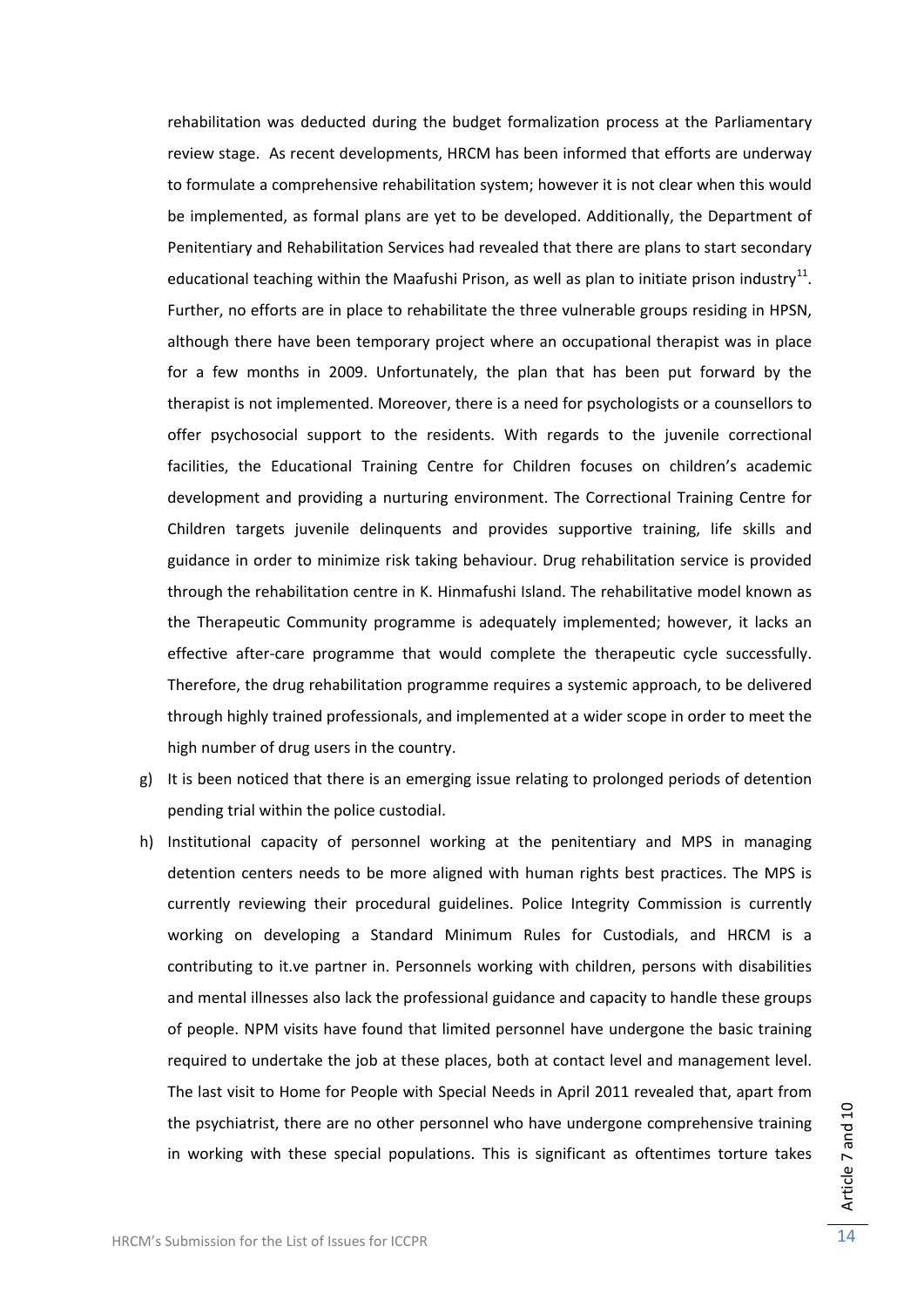place because service providers lack the knowledge and skills to manage situations and individuals.

- 30. NPM visits has also identified that in the detention context, there are incidents which pose threat to respect for the inherent dignity of the human being. Following incidents provides an insight into this.
	- a) In 2009 $\cdot$  the prisoners at Maafushi and Himmafushi jail were swiftly transferred to a hastily built temporary jail in Addu Atoll. The transfer process was alarming as during the long sea journey of 470KM on a boat, prisoners were handcuffed and restrained, in view of any potential retaliation or possible escape and the transfer was not informed to the prisoners' families. With regard to the prison facility at Addu Atoll, NPM team found that two prisoners were isolated for an indefinite period in small cells, more appropriately described as "cages". Each cell was of five feet by feet, and of height eight feet, and made from steel rigd rods or bars on all five sides. Toilets were not available, and as a result inmates urinated into a bottle. Prisoners also informed that for defecation, they had to call for an officer who escorts them to a nearby toilet.
	- b) NPM visits to Maafushi jail (2010), the Immigration detention Centre (2009), and the custodial (2011 – reports currently being developed) reveals a clear pattern with regard to the differential treatment towards migrant workers. NPM team observed these acts of differential treatment such as the overcrowded space they were kept in. This in turn led to various other issues such as access to toilet facilities and spreading of communicable diseases. Further, all though no formal case has been reported, several migrant detainees informed the disrespectable language they were at times addressed in, and the similar manner that they were treated. This was noted in all three visits noted above.
	- c) In 2010, NPM visit to K. Maafushi jail, prisoners reported the widespread practice of strip searching, at times in a manner which threatened their dignity. According to the prisoners this often occurs during transferring prisoner from one cell to another. They also note that certain prison officers use disrespectful language.
	- d) Such treatments of disrespect were also observed among detainees towards each other. For example, the 2009 visit to Dhoonidhoo, it was found that juvenile detainees disturbed and verbally abused the foreigners in the adjacent cells. Some detainees also report that these minors threw food remains towards the adjacent cells. Even though staffs on duty were aware of this, no action has been taken $^{12}$ .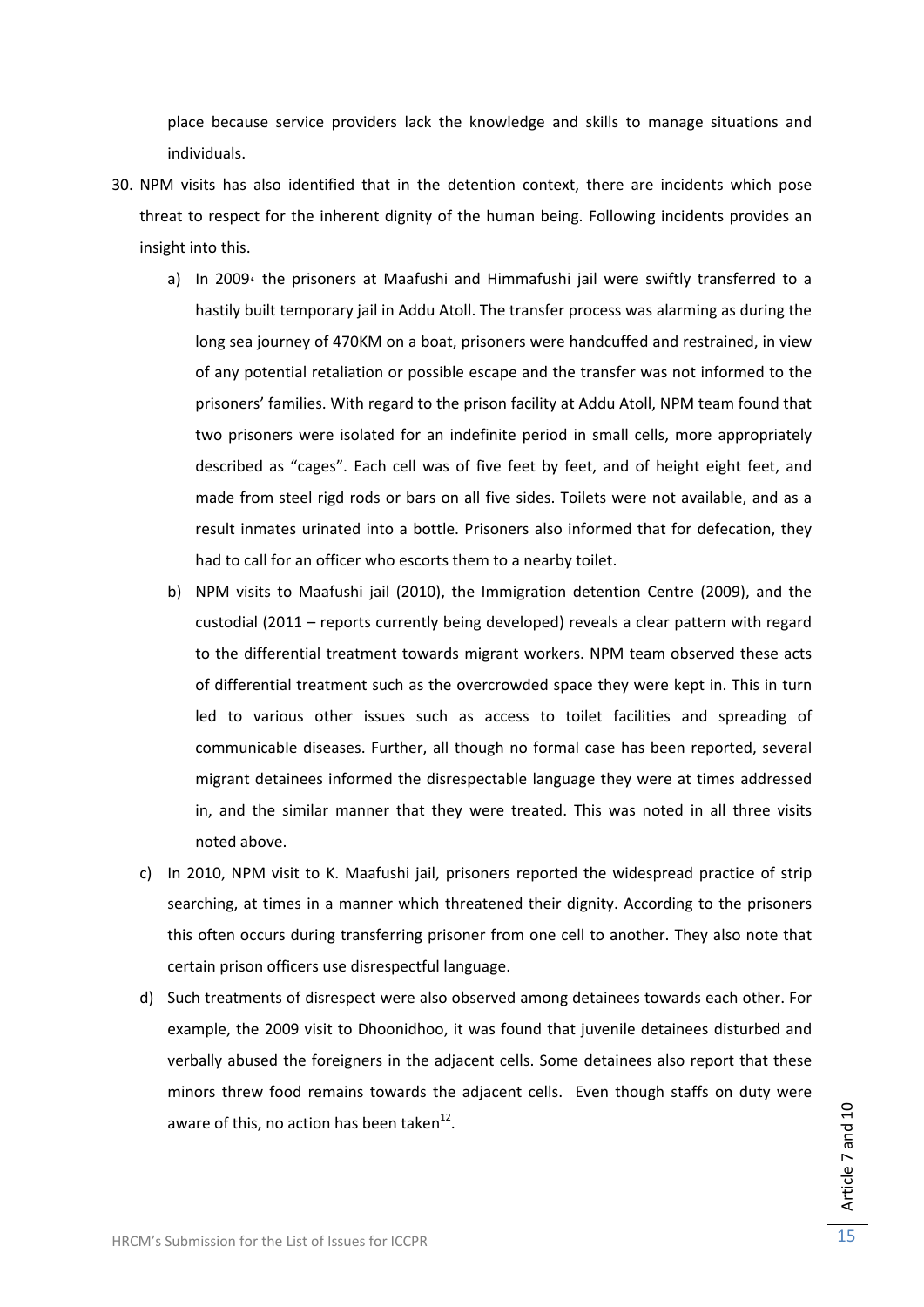- e) A highly disturbing observation made in the HPSN visit in April 2011 is that patients were being put in solitary confinement without any clothes, as a means of disciplinary measures, or as a means of controlling them during incidents of misbehavior. During the day of the visit, the team witnessed three patients in this condition, who were isolated since the previous day and night. Due to the risks involved, such as attempted suicide, the management believes that it is in the patient's best interest to remove their clothes. The cells they were kept in did not have any bedding, also for the same reasons. Therefore, the patients were subjected to stay in the cells overnight, and sleep on the floor, without any clothing or bedding. Incidentally, the facility did have a regulation on the process of putting patients in these isolation cells. However, these where not adhered to, and the regulation itself was outdated. It is noteworthy to mention that the facility is working under severe budget and staff constraints, with untrained staff. Consequently, these are the very factors that lead to incidents of torture and inhumane treatment rather than explicit acts of torture. HRCM raises this issue of isolating patients in the above described manner as a serious issue that violates the individual's dignity, and urges the authorities to employ different means to deal with the issue; means that are humane, dignified and respectful.
- 31. With regard to the various issues pertaining to detention facilities, the State authorities must take all measures required to expediting the process of passing and enacting the bill on Anti‐ Torture as this will be a bold step against torture. It is equally important that the State to review the current status of the detention facilities and develop infrastructure in accordance with internationally accepted minimum standards for detention facilities, which strictly emphasize on categorization and segregation of various types of offenders, including adults and juveniles. Additionally, the State is required to ensure that all the detention facilities posses relevant procedures and guidelines in managing the daily work of these facilities. As at present there are very few trained staff working in detention facilities, therefore capacity building programs must be undertaken to the staff working in these facilities, especially personnel who are dealing with children, persons with disabilities and mental illnesses in places of detention. Moreover, proper resource allocation is necessary by the State in order to effectively managing the detention facilities.

## **Prevalence of Corporal Punishment in Schools**

32. Article 54 of the present Constitution clearly prohibits any form of torture, or degrading treatment in any setting. Furthermore, article 10 of the Law on Protection of the Rights of the Child (1991) stipulates that punishment in school should be appropriate to the child's age and should not affect them physically or psychologically.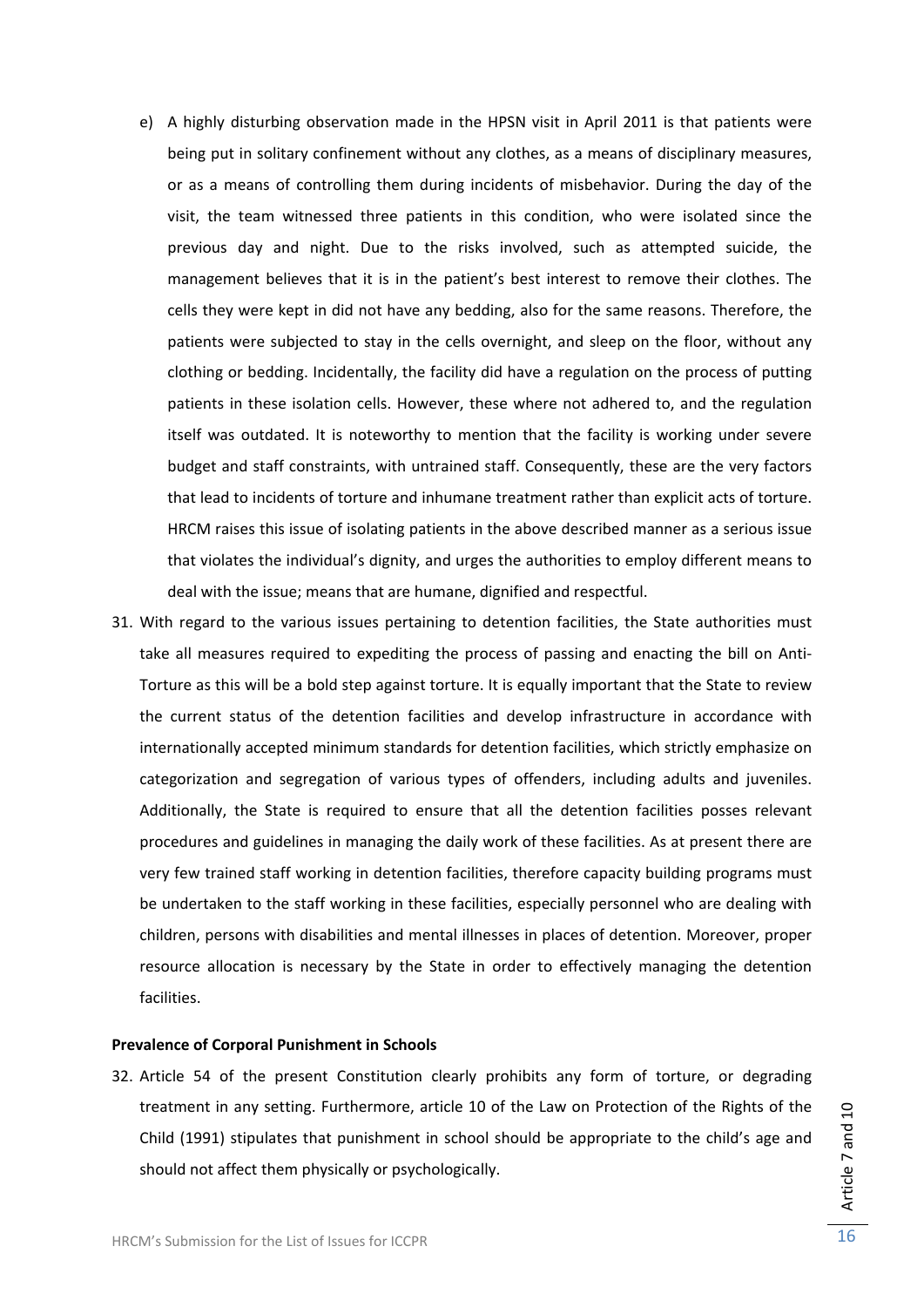- 33. Although, there is no explicit prohibition of corporal punishments in schools, Ministry of Education (MoE) urges that corporal punishment should not be used. Nevertheless, there are number of incidents of physical abuse of students by the teacher/supervisors. For instance, the investigation carried out by HRCM on Lale' International School (2010) made apparent that number of students experienced physical and psychological abuse in the school<sup>13</sup>. Some of the findings include abuses such as strangling and whipping children with belts. The findings of HRCM were further validated when the Criminal Court in August 2010 found the former principal of the school, guilty of assaulting children and sentenced him to pay Rf200 (US \$12.97 ) as fine under article 126 of the Penal Code. In addition, the inspections undertaken by the Education Supervision and Quality Improvement Division (ESQID) of MoE have verified that there are cases pertaining to physical and psychological abuse of children in schools. MoE acknowledges the fact the monitoring and inspection undertaken was insufficient and would be decentralizing the monitoring function of schools to the newly established provincial levels which then would enable frequent monitoring and also attend to matters promptly.
- 34. Taking the above into consideration, it is to be noted that due to the fact that corporal punishment is existent in the education system, it is important that the MoE come up with a discipline policy where it could provide clear guidelines disciplinary actions/corrective measures in schools. It is equally significant that all staffs, including teachers are sensitized to the rights of the child and other related rights that are relevant while working in the education sector. Additionally, since the Constitution explicitly prohibits any form of torture in any setting, the spirit of the article which prohibits torture should be maintained by all related laws. However, the penalty enforced through this particular case itself shows the extent of adhering to the spirit of intolerance to torture. In fact, harsher sentences need to be enforced to show intolerance to torture. It is also important that State takes all the necessary measures to strengthen the legal framework that is required to guarantee that children are not subjected to corporal punishment as a disciplinary measure. Moreover, State should take measures to promote positive non violent discipline at schools.

## **Article 8**

## **Existence of Practices leading to Forced Labour**

35. Article 25 (a) of the Constitution states that no one shall be held in slavery or servitude, or be subjected to forced labour. Article 3(a) of the Employment Act (2008) categorically states that no person shall be compelled or forced into employment and defines forced employment as any service or labour obtained from a person under the threat of punishment, undue influence or

Article  $^{\circ}$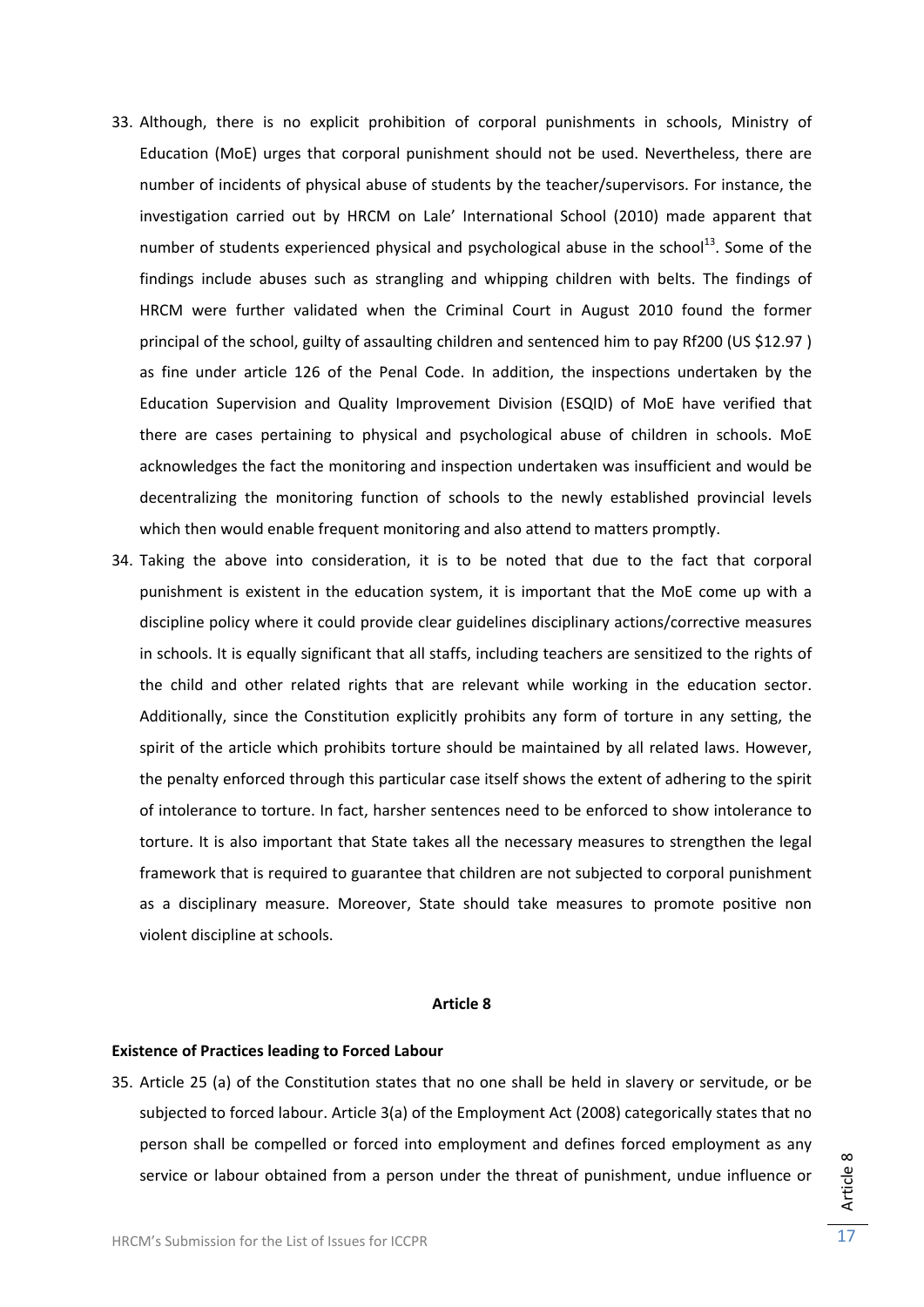intimidation, and does not include services or labour performed by any person on his own volition<sup>14</sup>. According to article 68 of the Employment Act, the only penalty prescribed for offenses relating to violations of Employment Act is a fine not more than MRf 5000.00 (US\$ 398.10).

- 36. Among the significant number of migrant workers, Maldives have been considered as a preferred destination for employment<sup>15</sup>, especially from countries such as Bangladesh, India, Sri Lanka, Philippines. The total number of migrant workers employed in the country by the year 2010 is 73,840 $^{16}$ . Among these migrant workers, considerable numbers of migrant workers are subjected to fraudulent recruitment practices by their agents and withholding of wages and debt bondage. Migrant workers also face inadequate and often not suitable accommodation for human habitation. The accommodation facilities of migrant workers are often overcrowded, lacking proper ventilations, adequate sanitary facilities and in most cases without fresh water or with limited accessibility fresh water<sup>17</sup>. Due to the fact that significant numbers of migrant workers from neighbouring countries pay large sums of money as commissions to get employment in the Maldives, they are not in a position to leave their employment before they are able to earn back at least the amount paid as commissions.
- 37. Additionally, article 41 of the Constitution provides the freedom to enter, remain in and leave the country and to travel within the country. Government has not imposed any restrictions regarding the travel to other countries and within. However, many migrant workers are faced with number of limitations in their movement, which again force them to slave like practices. For instance, considerable numbers of migrant workers working in the construction industry are often housed within the premises of the worksite, leaving them with no option but to stay there for all purposes. This situation is further aggravated by confiscation of identity documents such as passports of migrant workers, including those working in the professional sector such as teachers. In Maldives, it is a practice to take hold of the passport of the migrant worker by his/her owner for the intention of safe keeping, and this applies to both government and private sector together with the individuals.
- 38. The Rapid Assessment of Employment Situation in Maldives conducted by HRCM in 2009 further revealed that some domestic workers, especially migrant female domestic workers are at times trapped in situations of forced labour, and is in many cases restricted from leaving the employers' home, through threats and by other means. The report also highlighted that although the situation of migrant workers as labourers is grim and may not technically be defined as bonded labour or forced labour, questions may be asked as to whether such labourers are free to leave their employment at will.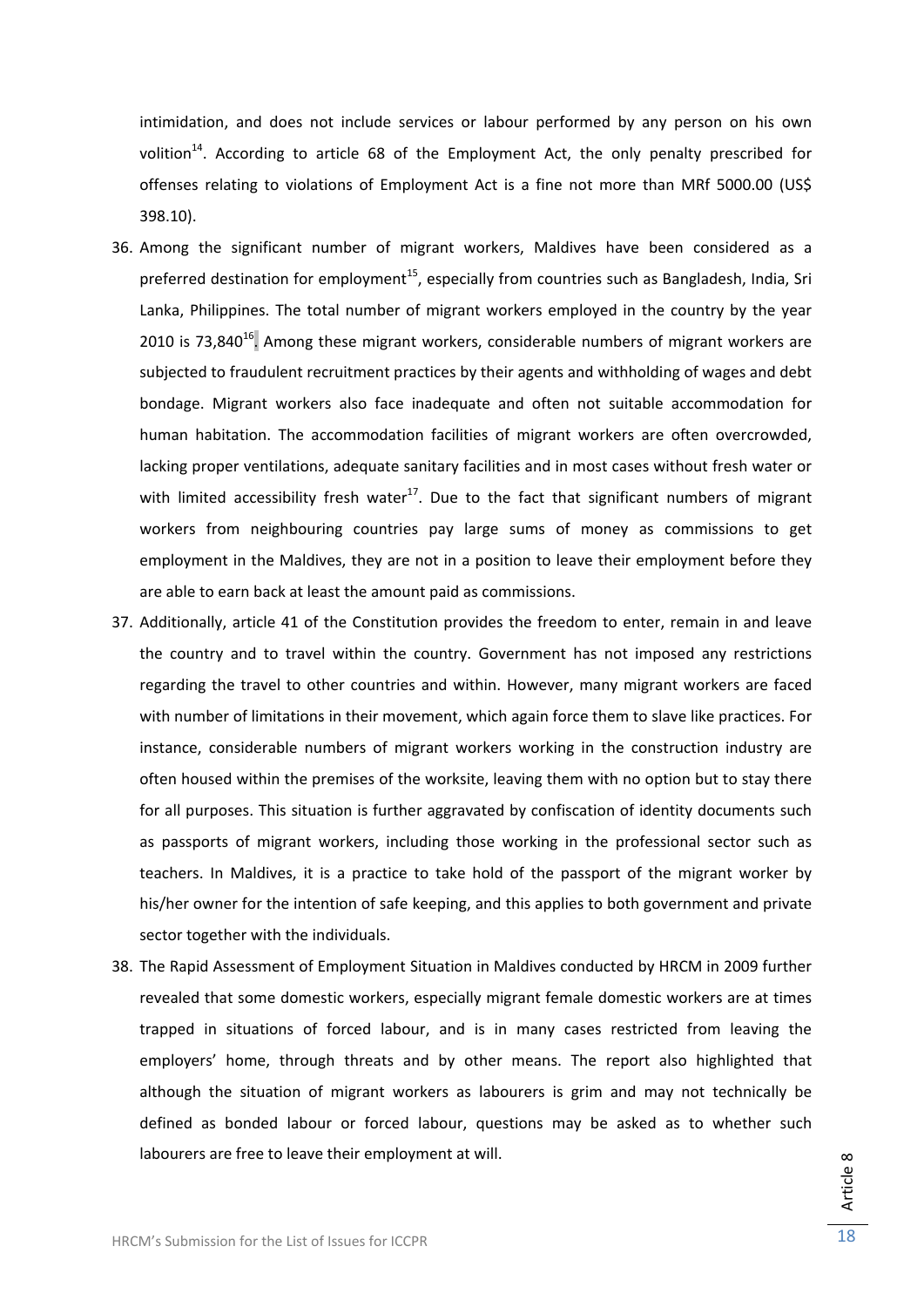- 39. In 2009, government anticipated that there are around 30,000 undocumented workers in the country<sup>18</sup>. Department of Immigration and Emigration reported that out of 2700 deported migrant workers in the year 2009, 2200 were undocumented migrant workers from Bangladesh. In 2009, a total 34 expatriates were also deported for engaging in prostitution<sup>19</sup>. These figures alone speak a lot regarding the issues mentioned in the previous paragraph where migrant workers are vulnerable to conditions of forced labour, and undocumented migrant workers are particularly vulnerable for exploitation by unscrupulous employers, as they would be reluctant to resist it due to their illegal status.
- 40. The government is undertaking measures to address the issue of illegal migrant worker population. One of the measures taken include the Department of Immigration and Emigration functioning under the Ministry of Home Affairs no longer deport undocumented migrant workers, but they are merely embarked in order to give them the opportunity to regularise their visa status. Additionally, Labour Relations Authority (LRA) functioning under Ministry of Human Resources, Youth and Sports (MHRYS) undertakes supervision on the work sites and addresses all types of issues relating to employment. Even so, LRA asserts that it is a newly established institution, thus it requires time to function effectively. Presently the numbers of inspection visits undertaken by LRA are minimal in number in an annual basis and the areas covered in the inspection are also minimal taking the wide array of problems in the area. In addition, the government is currently working towards drafting a bill on human trafficking, as most of the conditions mentioned above could have initiated from deceit, lead to compulsion by force and then exploited ‐ all of which comes under the definition of human trafficking.
- 41. Given the severity of the problems of the migrant worker population in the country, and also being ranked in tier 2 watch list of the Trafficking in Persons Report‐2010 of the US Department of State, as well as becoming a member of International Labour Organization (ILO), the State is required to undertake swift measures to prevent malpractices in recruitment and managing the migrant worker population in the country. The State needs to find proper solution(s) to the estimated 30,000 or more undocumented migrants, ensuring that such measures taken by the government does not re‐victimize those already been victimized. The State also needs to enforce the existing regulation relating work place standards and regularly monitoring of same. In addition, State should develop a mechanism whereby the wages to the workers are duly paid and the travel documents of migrant workers are not held in hands of employers in order to eliminate the undue influence by employers on the migrant workers to work in unfavourable conditions, including forcing them to do labour against their will. Equally important is the speeding up of the bill on Anti-Human Trafficking and Smuggling and the ratification of

Article  $^{\circ}$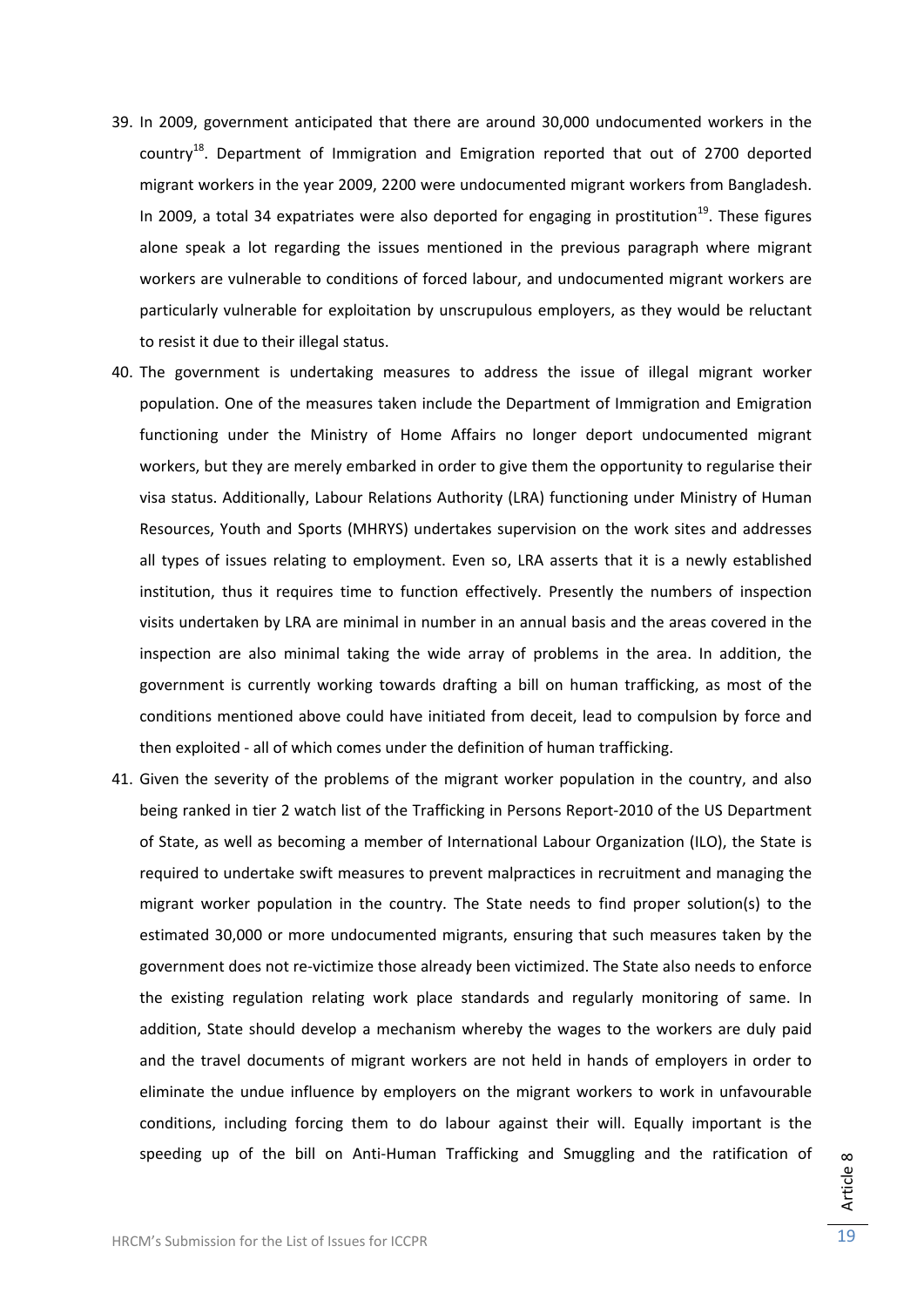International Convention on Protection of Rights of All Migrant Workers and Their Families (ICPRMWF), as these could be an added assistance to the current practices that is prevalent with regard to migrant workers in the Maldives. The Maldives accepted to ratify the ICPRMWF during the UPR process.

## **Article 9**

## **Existence of Practices that leads to Arbitrary Arrest or Detention**

- 42. Article 45 of the present Constitution states that everyone has the right not to be arbitrary detained, arrested or imprisoned except as provided by law enacted by Parliament which should not be contrary to the Constitution and tenants of Islam. Additionally, article 46 of the Constitution states that everyone has the right not to be arbitrarily detained, or detained for an offence unless the arresting officer observes the offence being committed, or has reasonable and probable grounds or evidence to believe the person has committed an offence or is about to commit an offence, or under the authority of an arrest warrant issued by the court.
- 43. Despite the aforementioned provisional guarantees on freedom from arbitrary arrest or detention, it is to be noted that there are incidences where such violations occurs. Following is a prominent incident which illustrates the breach of what is enshrined in the Constitution.

*An opposition leader Mr. Abdulla Yameen Abdul Qayoom (leader of Peoples Alliance) and a Member of Parliament was arrested and taken to a nearby island at around mid night by the Maldives National Defence Force (MNDF), on July 15th, 2010. The reason of his arrest as stated by the government was for his protection due to unstable environment in the country,* and the fact that there was a violent protest in front of his house. It is imperative to note that *none of his family members were given any kind of protection from the unstable environment or from the protest in front of their house. The consequence of this arrest led Mr. Yameen's lawyer file a case in the Criminal Court on behalf of him, requesting the court to rule the arrest as unlawful. Criminal Court ordered MNDF to present Mr. Yameen to court on July 15th, 2010, which the government and the military did not abide. Thus, Criminal Court decided to continue the case in the absence of Mr.Yameen. The Prosecutor General and the HRCM stated that the arrest of Mr. Yameen was unlawful20. After restricting his freedom of movement for 9 days, he was released on July 23rd, 2010. There were no charges presented against him regarding this arrest. Civil Court ruled that the arrest of Mr. Yameen was unlawful, stating that MNDF has violated articles 41, 19, 21, 26, 30, 37, 45 and 46 of the Constitution on August 26th, 2010.*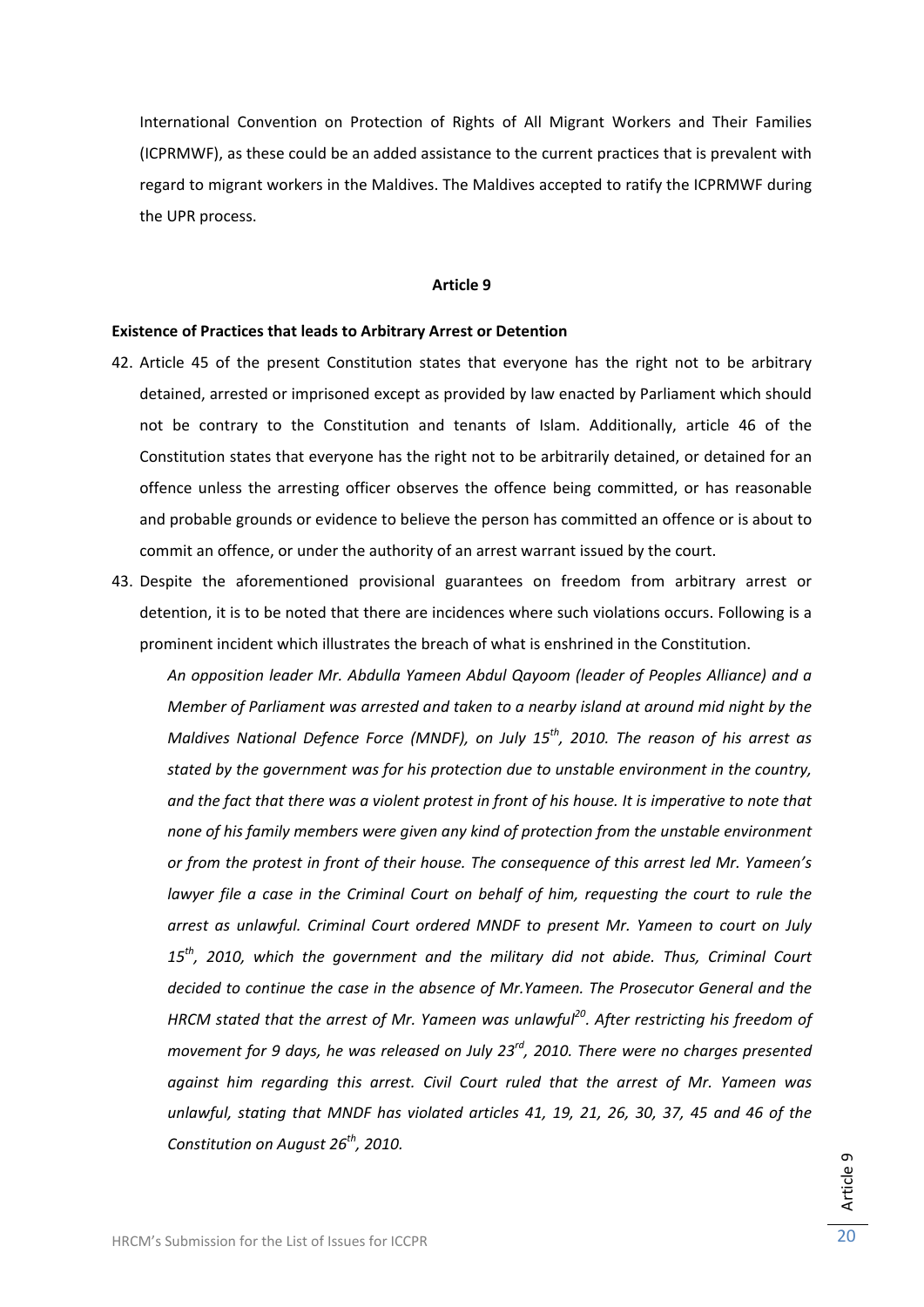44. With the Criminal Court's verdict on the case, it is important that effective measures be taken to avoid such incidents of arbitrary arrest as this infringes the human rights of the person(s) involved. In addition, in cases of arbitrary arrests the victims needs to be compensated for what they have lost during the period of arrest. In the case of Mr. Yameen, he has not been compensated so far.

## **Article 12**

#### **Hindrance to Free Movement**

- 45. Article 41 of the present Constitution provides freedom to enter, remain in and leave the country, and to travel within the country. Provisions of article 22 (3) of the Disability Act (2010) states that people with disabilities also has the right to use public roads same as rest of the pedestrians. Additionally, article 23 of the same act states that when people with disabilities travel on any public or private transport system, they shall be given special care and assistance. There shall be no additional charges levied for such service enhancements or to uplift the walking equipments of the people with disabilities. It is also to be noted that the Maldives has ratified the Convention on the Rights of the Persons with Disability in January 2010.
- 46. The Baseline Assessment on Activities Addressing Rights of Persons with Disabilities undertaken by the HRCM in 2010 drew attention to the fact that there is limited access to premises and on to public transports, as one of the major service gaps for people with disabilities. The assessment further states the roads, pavements, road signs and traffic lights are not designed to be friendly for persons with disabilities. The assessment also states that limited access to premises as a probable reason why only a very few people with physical disabilities are able to seek employment. The assessment proposed 25 recommendations, from which 3 recommendations are directly or indirectly aimed at free movement of disabled persons. Thus, it is important that the State implements all these recommendations put forth by HRCM in its assessment, which could assist to overcome challenges that disabled persons are undergoing, especially in mobility, public access and free movement.

## **Article 14 and 26**

#### **Inefficiency in the Judicial Sector**

47. The present Constitution guarantees an independent judiciary in the Maldives and is crucial for providing equality before law and legal protection of the law. However, due to shortfalls in the system the judiciary as a whole is often questionable at various grounds. Systems gaps include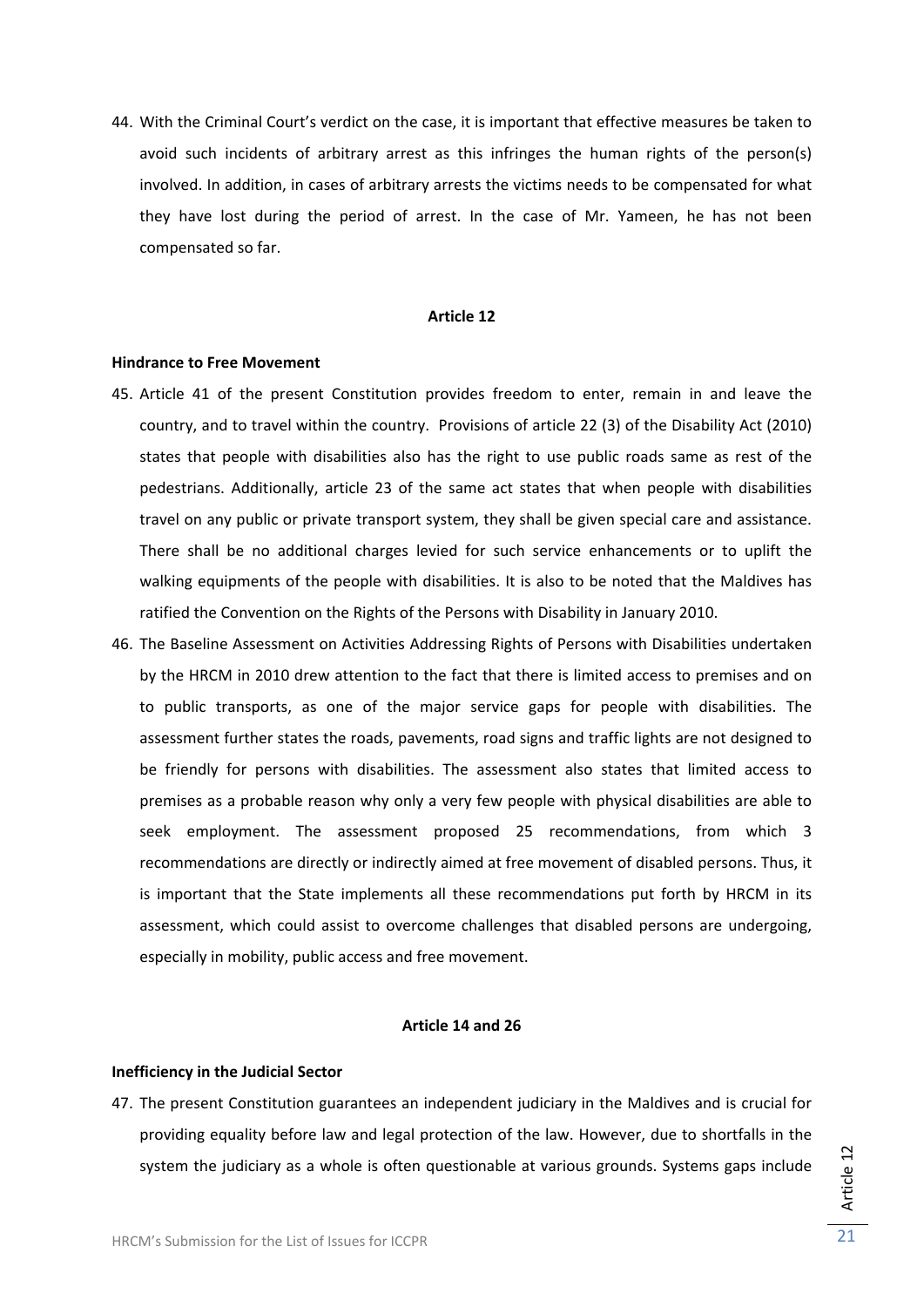important laws, regulations and procedures necessary to establish permanent courts with the means to carry out their functions effectively are not in place; courts are not provided with sufficient and trained judges and adequate resources to handle the prosecutions of the ever‐ increasing amount of cases submitted to them; some of the judges, prosecutors and lawyers are criticized of being found incompetent in fulfilling the crucial role of providing a fair and just trial. International Commission of Jurists (ICJ), in their report 'Maldives: Securing an Independent Judiciary in a Time of Transition', has made a number of recommendations to build the competency of the judiciary. In addition, there are inconsistencies when deciding matters on which the Constitution is silent or any other law is non-existent on the matter or especially when the judgment is to be based on Islamic Shari'ah. Furthermore, there are no case laws or precedents on which the courts may rely. The judiciary also requires understanding the importance of using scientific evidences to ensure justice to the trials. Moreover, there is a culture in the country for not abiding the decision of the courts, or ridiculing the judiciary by the executive, legislature, political parties, security forces, MPS, and other authorities as well. The following gives a brief summary of the issues mentioned above with regard to the challenges faced by the judiciary and most of these issues were highlighted by ICJ, in their report.

- a) *Important legislations that is crucial for effective judicial and sentencing purposes such as revised Penal Code, Evidence Act, Criminal Procedure Code, Civil Procedure Code, Drug Bill, Right to Information Bill, Bill on Torture etc are still pending in the Parliament.*
- b) *According to the Constitution, Maldives upholds Islamic Shari'ah and because those verdicts from Islamic Shari'ah are not written and documented in a way that could be easily available and used as a guide while making judgements, it is often believed that there are inconsistencies in the judicial decisions of different judges as the verdict is conditioned by idiosyncrasy of the judge. Furthermore, despite the fact that Maldives pursues Islamic Shari'ah there are inconsistencies in applying Shari'ah law as there are incidents that some of the definite rulings given in the Shari'ah are strictly abided by the judiciary while the others are not. For instance, article 5 of the Regulation on Conducting Trials, Investigations and Sentencing Fairly for Offences Committed by Minors (2006) stipulates that Criminal offences committed by children in the age group of 10 ‐15 years, could only be liable to bear legal consequences, i.e. children from the age of puberty may be held criminally responsible for committing apostasy, revolution against the state, fornication, falsely accusing a person of fornication, consumption of alcohol, unlawful intentional killing and other offences relating to homicide. However, according to Islamic Shari'ah, children from the age of 15 children can be convicted of offence, as age of puberty is generally considered as 15 years.*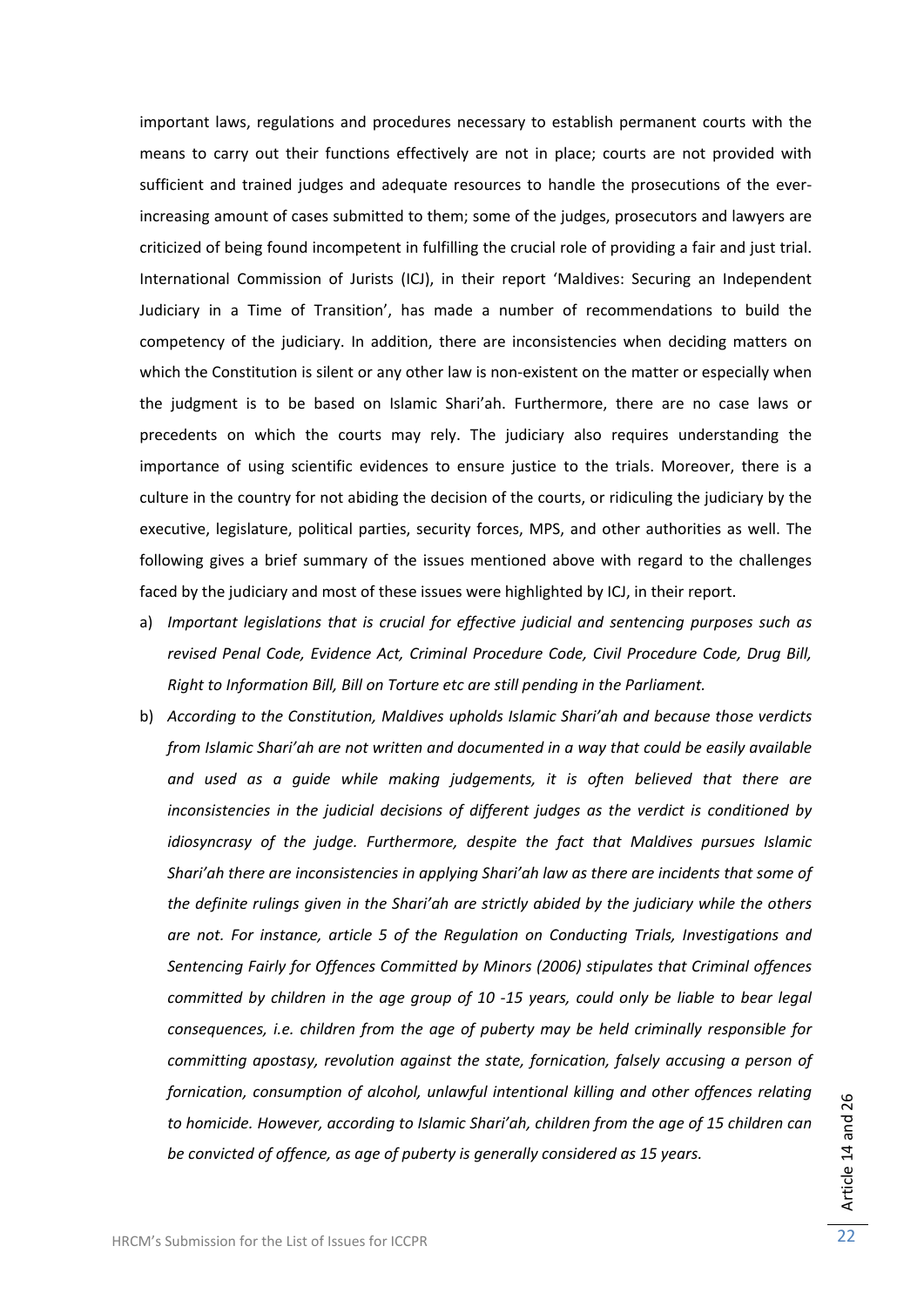- c) *The judicial sector is required to make use of modern scientific advances in all the relevant* fields in order to ensure that the verdict that they make is fair and just. In this context, one *important area that the judiciary can make use of scientific advances is when affirming paternity. Statistics from the Department of Judicial Administration website revealed that in 2006, out of 184 people sentenced to lashing (a punishment administered in Shari'ah for adultery) 146 were women. A pregnant woman displays obvious evidence of sexual activity, while the father does not, especially in rape cases. In such cases, DNA testing will prevent a child from depriving the right to know who his/her father is – from a child rights perspective. Some major Islamic countries including Morocco21, United Arab Emirates<sup>22</sup> and Malaysia<sup>23</sup> have interpreted the Shari'ah Law in ways that scientific evidence can be used instead of oral confessions in such cases. Yet, Maldives has not considered application of any modern scientific method on the matter, such as DNA testing to determine the father of the child being born out wedlock. Thus, this can be an area that the judiciary to explore in identifying the opportunities for the victims.*
- d) *Persons involved in the juvenile justice system neither possess professional trainings nor are they given training on relevant international standards. The Juvenile Court of Maldives has only two judges presently and one of them is currently on study leave. The court is not provided with adequate chamber and setting for the prosecution of juveniles. Furthermore, there are no probation officers to ensure that the child is meeting the probation terms, when the court orders the juvenile to be placed on probation. Also there is only one juvenile correction facility which is been run by MPS and has limited capacity. Aforementioned prevailing issues in the juvenile justice system remain as obstacles.*
- e) *Many of the judges do not have a formal legal education and hence lacks the proficiency required to understand legal principles and conducting a fair and impartial trial.*
- f) *Judicial Service Commission (JSC) is constantly being accused and criticized by media and non‐governmental organizations as well as persons within the judiciary for failing to work towards the independence of the judiciary, and for its lack of proper procedure and transparency. For instance, in January 2011, a Criminal Court judge Uz. Abdul Bari Yousuf filed a case in Civil Court alleging that the JSC's appointments to High Court bench has procedural and legal issues and to order the Commission to reselect the High Court judges.<sup>24</sup>*
- g) *There are incidents which clearly demonstrate the Executive overshadowing its power on the Judiciary. One such incident is MPS surrounded the JSC on August 2nd, 2010, blocking any member or its staff from entering the Commission by the request of the President. It was done to prevent the reappointment 160 judges before deadline (August 7th, 2010) when the*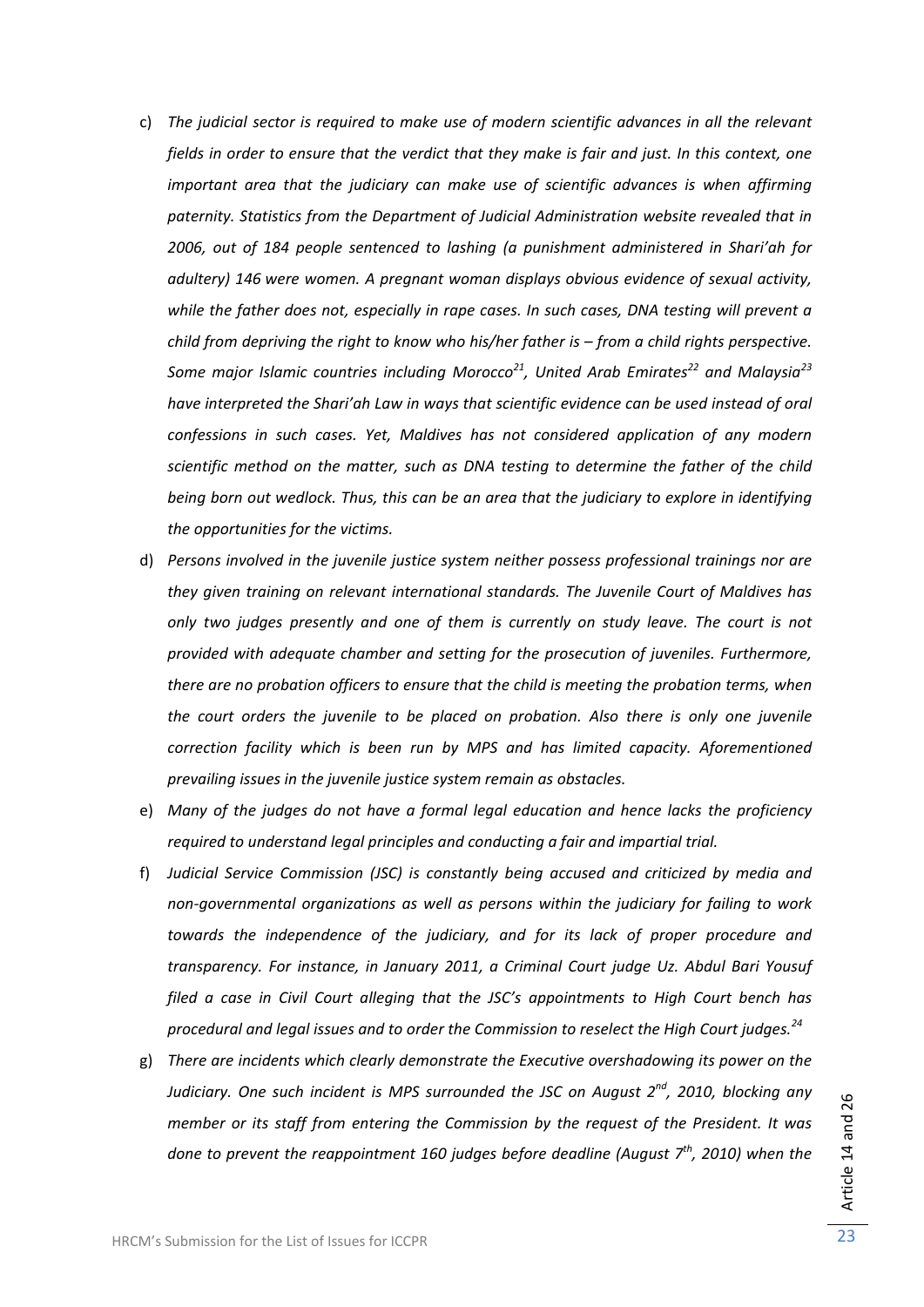*Commission revealed that 160 sitting judges have been made permanent after amending the criteria to accommodate the then existing judges at courts. The Police Integrity Commission (PIC) ultimately concluded that the MPS was negligent in cordoning off the JSC in this fashion25. Another incident is when the President unilaterally declared the Supreme Court bench defunct on August 7th, 2010. By declaring so, he issued a decree appointing a four member temporary appellate bench to oversee administrative aspects of the Supreme Court26. On the same day MNDF confiscated the keys to the Supreme Court, by the order of the President, pending the conclusion of the interim period of the Constitution and took control of the Supreme Court premises27.*

- h) *There exist incidents where the judgement of the courts are not respected and often refused* to obey the court orders by the Executive. One such incident is on July  $1<sup>st</sup>$ , 2010 an opposition *Member of the Parliament Mr. Yameen was detained by the MNDF and placed under 'protective custody', which was later pronounced as unconstitutional by Chief Judge of Civil Court. Lawyers for Mr. Yameen requested and obtained a writ of habeas corpus but the MDNF refused to obey the court issued order28. Another similar incident happened on July 12th, 2010 when the Criminal Court suspended two police lawyers who prosecuted in the cases of two Members of Parliament due to contempt of court and the police publicly criticized certain criminal court judges29.*
- i) *Security of the personnel engaged in the judicial sector is another important area that requires to be attended immediately in terms of making fair and firm judgements. This is* because, on April 23<sup>rd</sup>, 2011, MPS has to go to four different judges in Laamu Atoll to extend *the detention of arrestees following a gang fight, where a 23 year old male's leg was almost severed from above knee. The reason of this difficulty was due to fact that the judges are afraid they will be attacked by the gang members if they tend to know a specific judge extended the duration of detention. A similar incident took place on May 6th, 2011, when MPS could not find a judge from Laamu Atoll and the Criminal Court in Male had to intervene to extend the detention of the arrestees following a gang fight where a 20 year youth's hand was almost severed. On this note, it is to be noted that recently (on January 3rd, 2011) Presidential Member of the Judicial Service Commission (JSC), Ms. Aishath Velezinee, was stabbed four times on her back in the capital city by a group of people who came on motorbikes30. This incident proves that people in the Judiciary need security and physical protection.*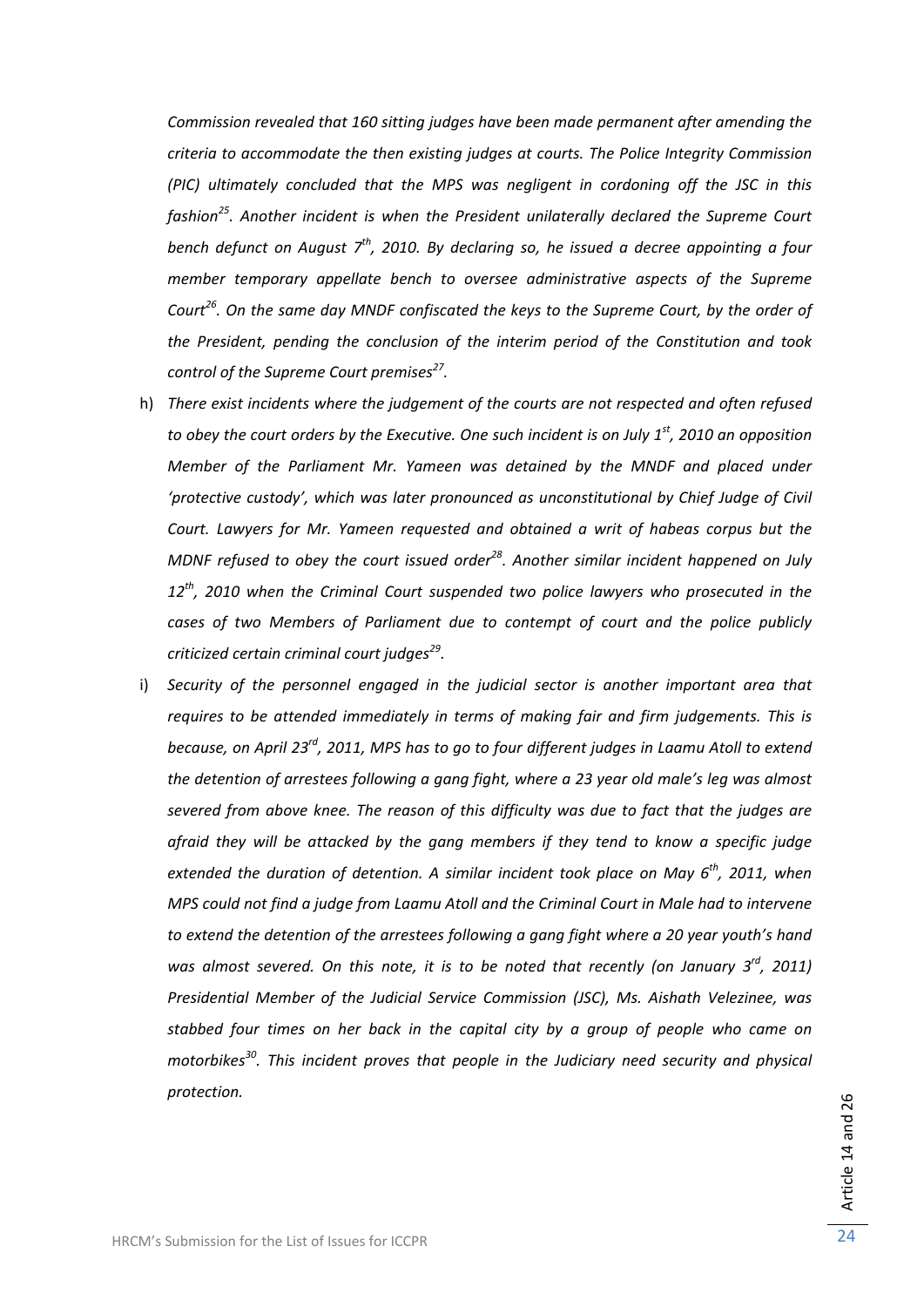- j) *The current court complex is not provided with adequate infrastructure and security; hence prisoners' escapes when they are brought to court are a common occurrence. Incidents like this cause delays in prosecution and also enforcing justice.*
- 48. Expediting the process of bringing in the relevant legislative framework that is currently lacking in the system is essential. It is also imperative that the judiciary focus on appointing qualified judges who can make unbiased, just and transparent judgement. It must be also noted that to enable a free and fair and speedy trial apart from the many problems in the judiciary, an integrated mechanism of the various other state actors is essential. It is also imperative that the judiciary must focus on employing qualified judges who can make unbiased, just and firm decisions that are clear and cogent. It must be also noted that to enable a free and fair and speedy trial apart from the many problems in the judiciary, an integrated mechanism of the various other state actors is essential which then gives way to closing all doors for those who escape from the system without paying the price for the act committed. In its report, ICJ has also expressed similar concerns including that they were troubled to learn about the apparent breaches of the separation of powers between the executive, legislative and judicial branches; shows grave concern about reported threats to the judiciary and the setbacks in the promulgation of statutes, regulations, and procedures necessary to establish permanent courts with the means to carry out their functions effectively; the apparent failure of the Judicial Services Commission (JSC) to fulfil its constitutional mandate of properly vetting and reappointing the judges; and the apparent extra constitutional use of the MNDF, the MPS, at times in defiance of court orders. Furthermore, ICJ also found that decisions of the judiciary have been perceived as politicized.

#### **Article 17**

## **Hindrance to Privacy**

- 49. The present Constitution ensures everyone the right to respect for private and family life, home and private communications (article 24). However, with the freedom of expression guaranteed by the Constitution, it is observed that, this right is been misused to lay personal attacks on various public figures. Likewise, it has become a common occurrence to report unfound allegations in TV channels, radios and in print media. Furthermore, public rallies organized by political parties have also become a common place to infringe people's privacy.
- 50. Until July 2010, communication between individual are considered private, secure and free from invasion. However in July 2010, with the leakage of private conversations between some Members of Parliament and other politicians, the personal conversations are no longer believed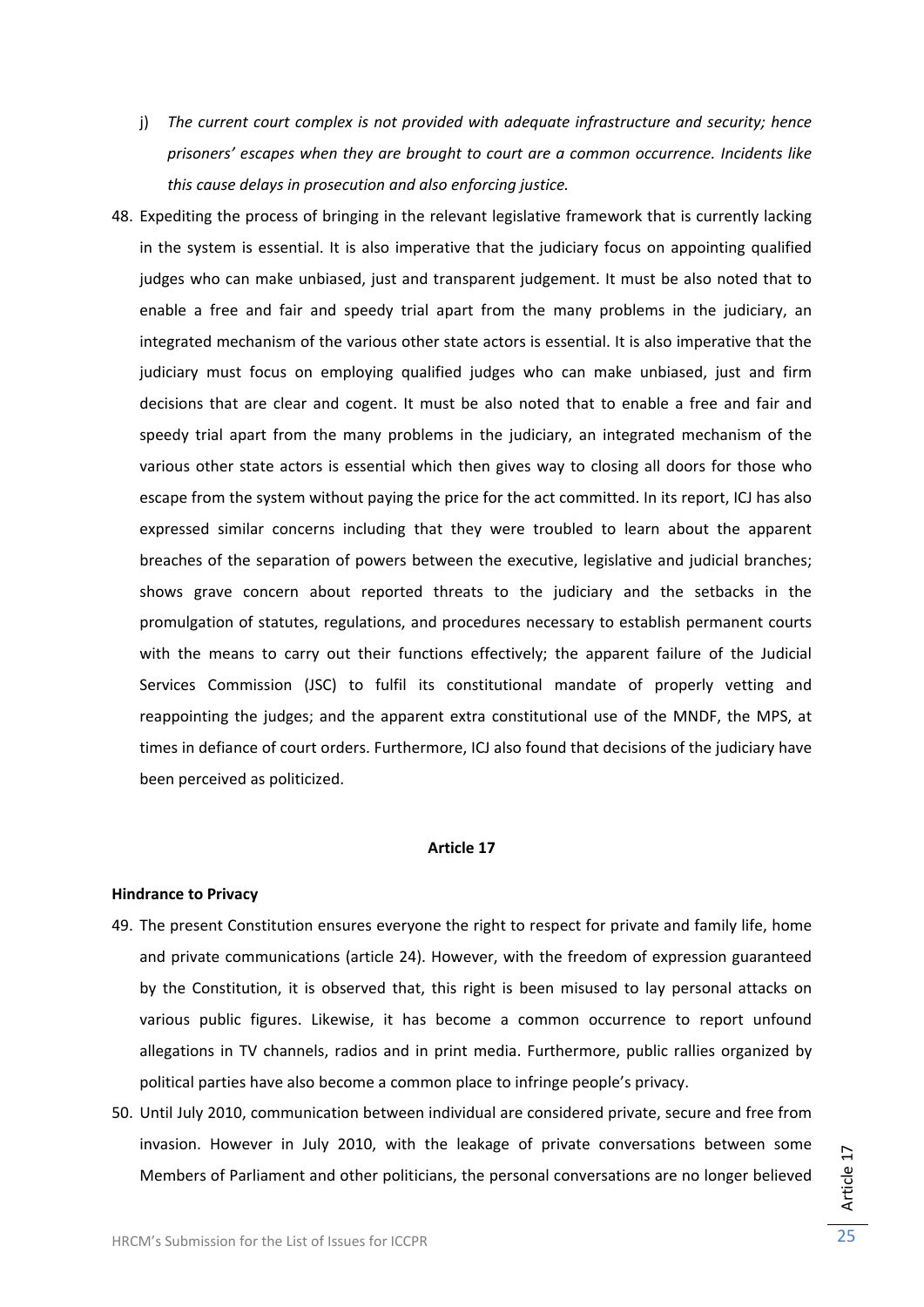to be private. The issue became known when three recordings of telephone conversations between members of Parliament appeared on the Internet in July 2010 and the local television stations including national television, broadcasted them. The only authorities that can legally monitor communication between individuals and groups are MPS and MNDF. Often both these authorities are being suspected for the leakage of private conversations between members of Parliament and other politicians as well as other individuals.

- 51. With the new found freedom of media in the country, incidents of media violating the right to privacy is also becoming more and more common. But violations of privacy by media are creating fear among public about the illegal monitoring of private communications of individuals by the law enforcement authorities. Although MPS had investigated the above mentioned case of the leaked audio clips, their findings are not made public, adding up to the fear and uncertainty among them. The HRCM has expressed concern in its Annual Report 2010 about publishing "personal telephone calls" and "other types of private conversation" between people by the media and also about the MPS not informing the public about their findings into the investigation.
- 52. With the present Constitution, entry and search of private property and vessels are restricted to a court order and this has been the practice since then. However, the current Bill on Special Measures to Prevent Violent Crimes (Sunset Bill) being discussed in the Parliament in order to give extra powers to the law enforcement authorities and considerably limit some of the rights of individual suspected of certain crimes may open doors for law enforcement authorities to invade people's private life without any check and balance. Under the Sunset Bill, MPS can search houses without a warrant in certain circumstances, but the bill currently not identifying what these circumstances are. Even though right to privacy is guaranteed by the Constitution and also from ICCPR which the Maldives is party to, the citizens of the Maldives are becoming victims of violation of privacy. It is important that the independent bodies that regulate media must enforce their professional code of conduct when reporting news that might invade people's privacy. Also it is crucial that the members of Parliament, even though they are granted with some special privileges, use professional conduct and not to discuss people's personal matters in the chamber, and speeding up of the passage of Parliament Member's Code of Conduct. In addition, the State must ensure that the private communications are not being monitored illegally and it is not released to the general public by the authorities. Furthermore, it is to be noted that the Sunset Bill which is believed to provide solutions to the ever increasing crimes in the country, at present violates many fundamental human rights and this needs to be amended and aligned with the Constitution and ICCPR.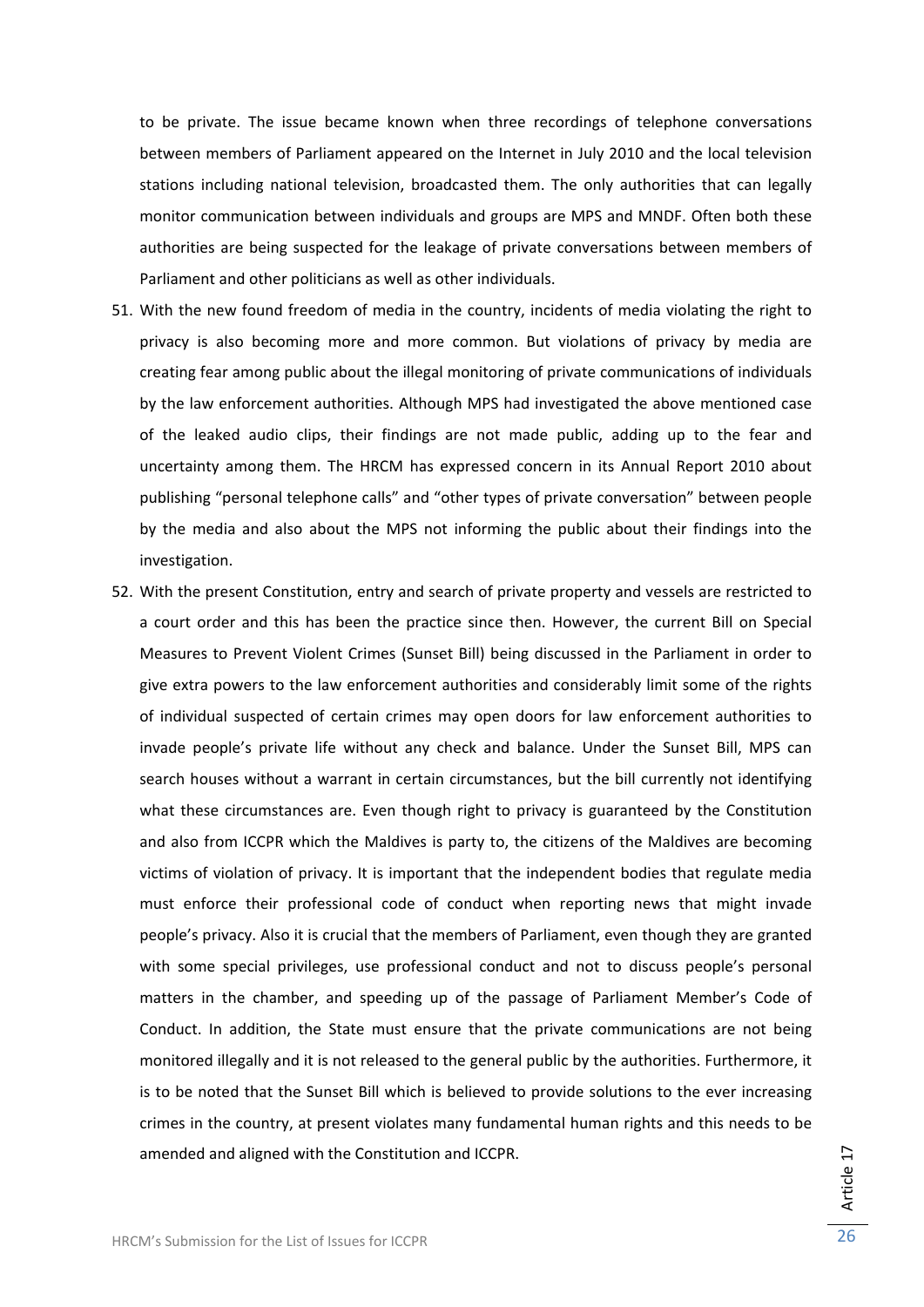#### **Article 19**

## **Challenges faced by the Media**

- 53. The present Constitution assures the media of its freedom and clearly guarantees journalists the right to protect sources (article 28). The press in media enjoys environment that is conducive to exercise their constitutional rights improved since the current ruling government came to power. However incidents of the government trying to silent the media and revoke media freedom occur frequently.
- 54. MPS typically reacts with force against journalists who cover demonstration, especially those of organized by the opposition parties. Citing one incident, on October 25th, 2010, MPS attacked and briefly detained some journalists who were covering an opposition party (Dhivehi Rayyithunge Party) protest rally. According to media sources, MPS used unnecessary force against the journalists covering the protest and some of them were injured as a result<sup>31</sup>. This act was also condemned by HRCM stating that MPS used force in the specific incident in ways which may have caused physical injury to the journalists $^{32}$   $^{33}$ . Maldives Journalist Association (MJA) constantly condemns the actions of MPS, alleging that the journalists are often beaten with batons, sometimes handcuffing them and detaining. The explanations MPS come up with the strong public criticism for their actions are that some of the journalists covering the demonstration engage MPS in a confrontational spirit and interfere with the maintenance of public order.
- 55. Politically charged and gang related violence against journalists and media outlets in the country, has become a major issue recently. Media outlets and journalists continue to report allegations of threats and intimidation by gang leaders as well as political figures. Within the past two years, a reporter and a newspaper technician were attacked and injured by unknown assailants, two media channels were vandalized by a group of unidentified persons. Regarding a particular controversial police investigation several journalists summoned to police headquarters for questioning to obtain information on sources. Below are some incidences of violence against journalists and violations of freedom of expression.
	- *a) On May 1st, 2011, MPS apprehended two journalists from "Haveeru" daily, one of the leading newspapers in the country, and from the Sun Media who were covering a protest against the rising of commodity prices in the country, and were later released34. MPS reportedly used pepper spray on them, who were wearing their identification tags, before they were apprehended.*
	- *b) On March 21st, 2011, a newscaster at the Maldives National Broadcasting Corporation's (MNBC) Channel One was stabbed early in the morning by two unknown persons on a*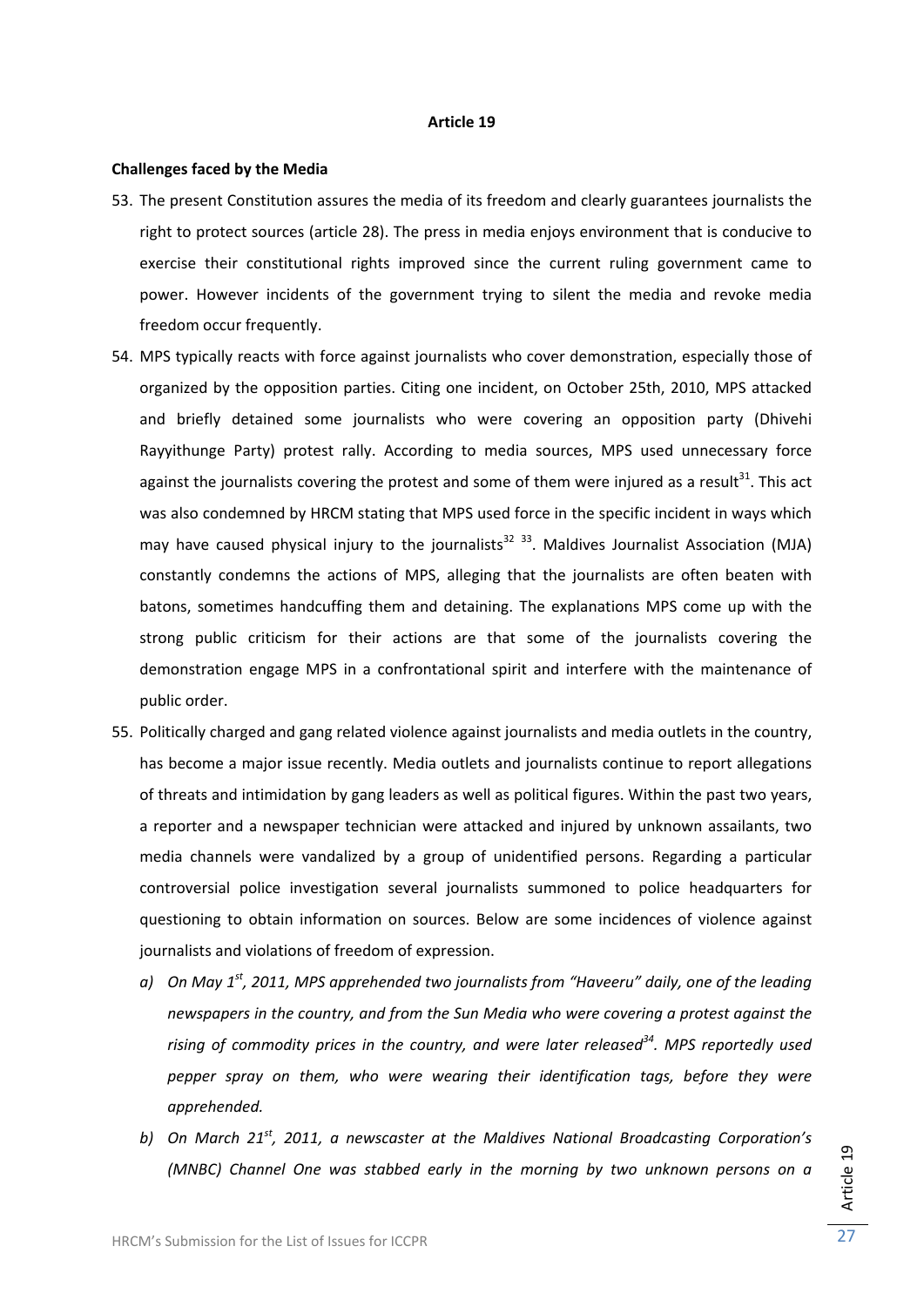*motorcycle, while he was heading home after watching a football match. Although it is unclear of the intention of the attackers, there is room for suspicion that it was an attack aimed at media35.*

- *c) On March 15, 2010, four men forcibly entered DhiTV, a privately run TV station, and attacked five senior officials, shortly after the station aired a report on its 2 o'clock news claiming that a gang leader arrested for gang related crimes has been released to house arrest. Three hours after the alleged gang attack on DhiTV, a Haveeru (a daily newspaper) employee was stabbed in the back.*
- *d) In March 2011, two journalists and a senior official of "Dhi‐fm Visual Radio" were summoned to the General Committee of the Parliament. It was regarding the "morning show" on Dhi‐fm visual radio which is said to have defamed the parliament members36.*
- *e) On January 30th, 2011, Supreme Court obtained affirmation from a journalist "Haveeru" daily not to publicize any issue through media of the hearing, dealing with the name of an election candidate; the Election Commission had put forward the Supreme Court for elimination with reference to the then up‐coming local Council Elections37.*
- *f) On August 30th, 2010, the offices of the privately owned TV broadcaster, VTV, were vandalized by unknown persons. Though those responsible have not been identified; a number of verbal attacks on VTV by elected officials in the Maldives may have contributed to a climate of intolerance against the broadcaster<sup>38</sup>*. *Two people reportedly on a motorcycle threw a pavement brick and shattered the glass enclosing the office building. This incident highlights the fact that verbal attacks and threatening to media by political leaders may lead to hate crimes against media outlets and people working in the media.*
- *g) On August 25th, 2010, the President of the Municipal Administration (newly elected Mayor of Male' city) in the Maldives' capital city of Male has reportedly attacked a DhiTV (a privately owned TV station) cameraman on August 25th, snatching his camera while he was on assignment inside municipal council premises39.*
- *h) On August 5th, 2010, a female video journalist from VTV was disrupted by a Parliament member cum ruling MDP Parliamentary Group Leader, while she was filming an interview of another member of the Parliament near a Parliament Committee room, repeatedly warning her to leave the area without delay40.*
- *i) On March 8th, 2010, private television station DhiTV was forced to leave a general meeting of the ruling MDP41.*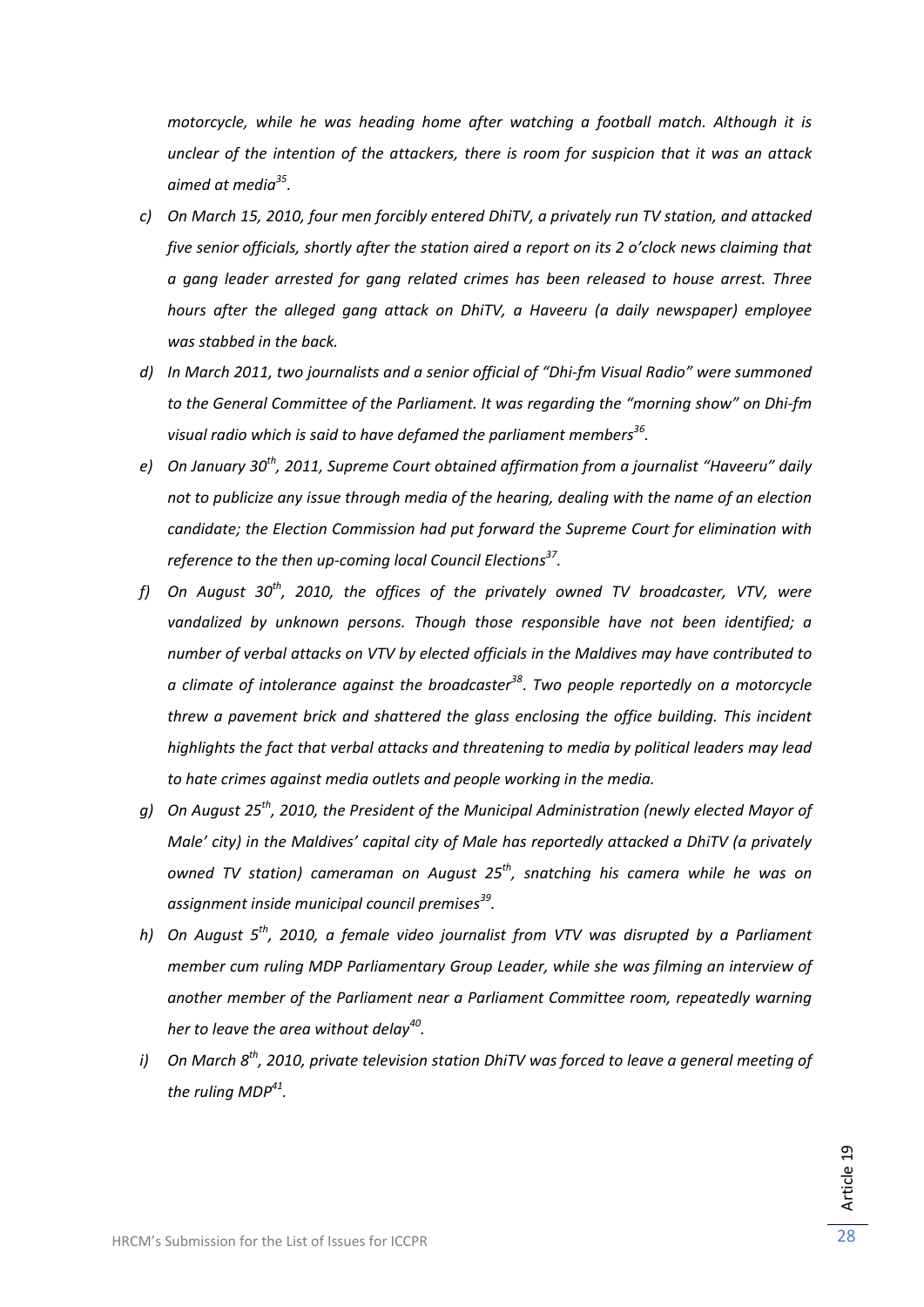- *j) On January 28th, 2010, MPS ordered DhiFM visual radio to shut down its transmission while it was carrying out the live coverage of the protest held in front of Presidential resident, "Muliaage"42.*
- 56. From the above cases alone, it is evident the extent to which the media is been subjected to suppression in the country. Media being one of the strongest mediums of disseminating information to the general public and also being an important tool for true democracy, it is important that the State take appropriate legislative and administrative measures to provide an environment for exercising the constitutionally guaranteed freedom of expression.

## **Difficulty in Accessing to Public Information**

- 57. Article 29 of the present Constitution guarantees everyone the right to acquire and impart knowledge, information and learning. However, the right to information has been constantly deprived by the people, including government offices, state institutions and also the local and international journalists. There are incidences where government offices had to wait for a long time to obtain information from another government office. This simply talks how much time an individual has to wait to obtain information from relevant authorities.
- 58. Presently, there is no law on right to information, and this could be one of the greatest hurdles in acquiring and imparting information and knowledge. The pending Right to Information Bill in the Parliament when ratified, may ease to the problem to some extent as the current bill possess loopholes with regard to what is guaranteed in the Constitution. MJA and many other non‐governmental organizations (NGOs) who has analyzed the bill has criticized the bill on the ground that the bill does not obligate institutions and organizations other than those under the government to provide information as stipulated in the Constitution. HRCM is currently analyzing the bill and there are important areas of issues in the bill that need to be amended.
- 59. Due to the fact that the right to information is enshrined in the Constitution, it is important that legislation be in place to facilitate the right guaranteed in the Constitution. And from the above it is known that already there is a bill on the right to information, however there are limitations on the bill. Thus, it is important to take into consideration the depth of the article mentioned in the Constitution and make all provisions necessary to incorporate them into the bill to ensure the right guaranteed in the Constitution is fully justified in the law. Once this is done, it then requires speedy enactment by the Parliament. Since, the country is at its early stages of democracy, it is imperative that all the relevant frameworks are in place, especially those of information sharing as this plays an important role in exercising and empowering with the right to take part in public decision making which lies at the heart of democracy.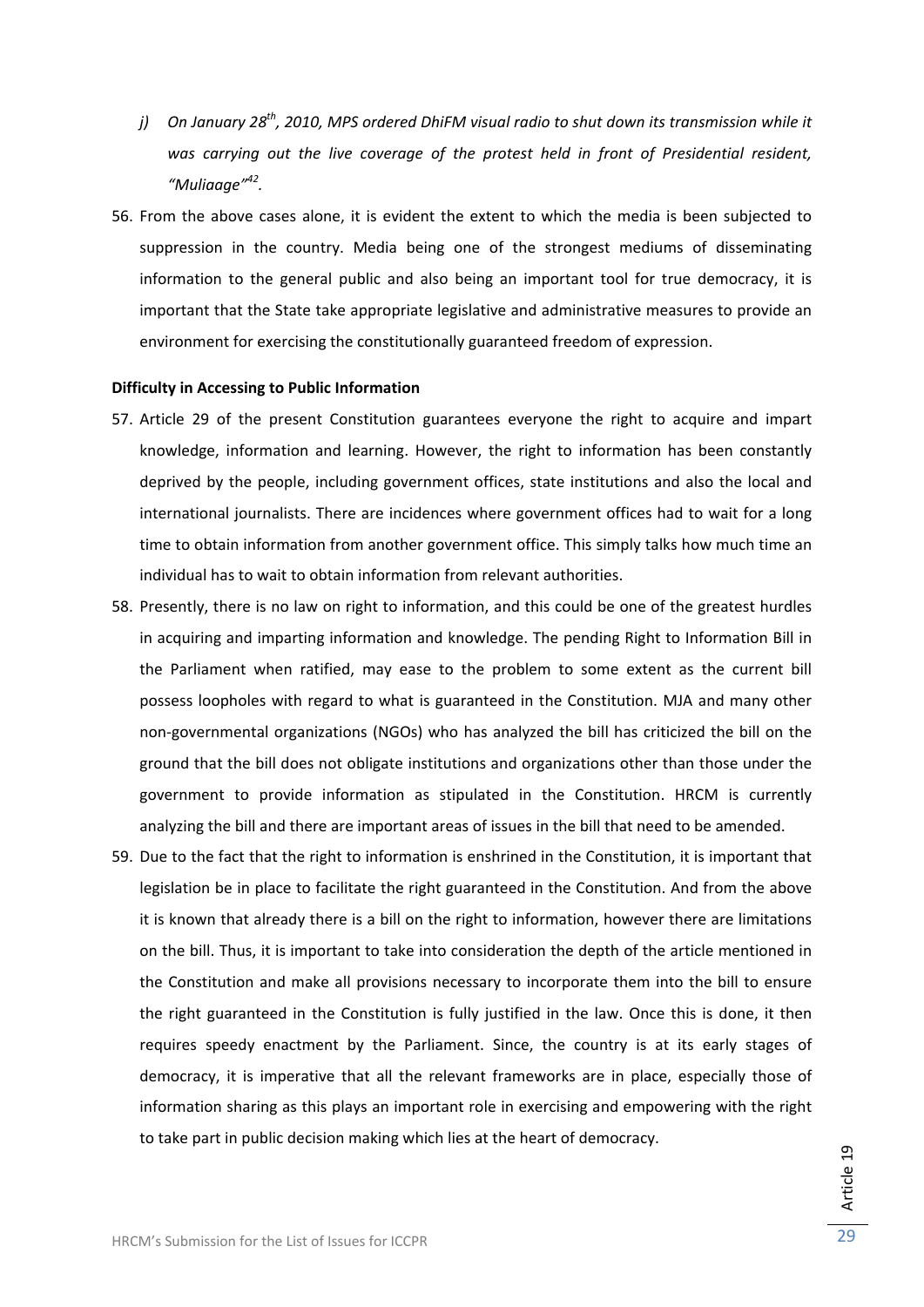#### **Article 21**

#### **Hindrances to Peaceful Assembly**

- 60. Article 32 of the present Constitution states the right to peaceful assembly is guaranteed for everyone and without any prior permission. Article 16 of the Constitution, guarantees to all persons, subject on to reasonable limits prescribed by a law enacted by the Parliament should not be contrary to fundamental rights and freedoms in the Constitution and not contrary to any tenets of Islam. Apart from the Constitution, right to assembly is governed by a domestic regulation, namely "Regulation concerning Assembly" which was enforced on April 15<sup>th</sup>, 2006. Upon ratification of the present Constitution in 2008, the regulation came under the "General Regulations Act", ratified in 2008.
- 61. It is to be noted that the "Regulation concerning Assembly" contradicts the article on assembly in the Constitution, as regulation requires three organizers of public assemblies to submit a written form fourteen days prior to every gathering to the MPS, while the Constitution guarantees peaceful assembly without any prior notice. Furthermore, at the fifteenth Human Right Council a Resolution on Right to Freedom of Peaceful Assembly and of Association was adopted which decided to create the first-ever Special Rapporteur on the Rights to Freedom of Peaceful Assembly and of Association. This resolution was introduced jointly by Maldives and other States. It is imperative to highlight that there are no developments in the domestic legislation being made in relation to this development, Maldives being part of the development.
- 62. HRCM notes that there are inconsistent practices in dismissal of protests by MPS. Following lists some of the recent incidents which demonstrate the unfair dismissal of the assemblies.
	- *a) The recent series of protest which was held for 1 week from 30th April 2011 blaming the government for the worsening economic plight, in which the commodity prices gone up almost to double the price before, within a few days, were dispersed by MPS using force and many were reportedly injured and arrested though later released. A total of 8 protests were carried on 7 consecutive days. The first assembly was dismissed after almost 13 hours of protest by riot geared police using tear gas. At this dismissal both public and police personnel were injured43. In this series of assemblies MPS has placed restrictions and used force to dismiss them. Arresting of journalists and has imposed limitations and restricted the media coverage. These protests had appeared in the Washington post on the list of "Biggest protests and crackdowns of the decade".*
	- *b) On December 23rd, 2010, parents from Arabiyya School gathered in front of President's Office regarding the issues of relocating the construction of new school building. On demanding to meet with the President, Political Advisor of the President met with the representatives of the*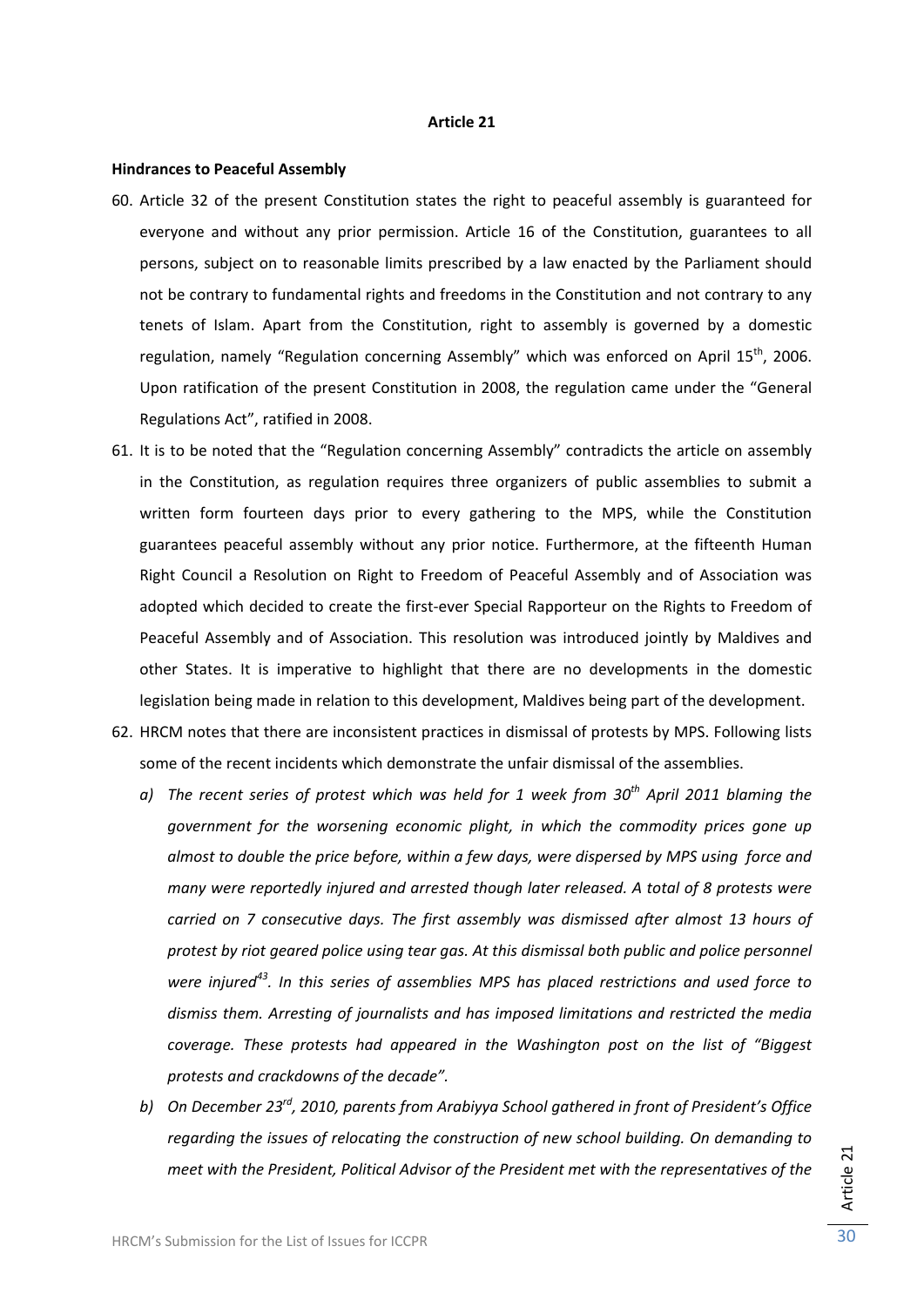*parents. After the meeting also the parents were not willing to leave the area without meeting the President, and the parents referred to previous assembly where President met with the sports personnel who assembled in front of Presidential residence and the assembly was called off peacefully. This assembly was dismissed using force, including pepper spray.<sup>44</sup>*

- *c) On July 14th, 2010, according to Minivan News, some reporters claimed that during the MDP led demonstrations calling for Mr. Yameen's (Member of Parliament) and Mr. Gasim Ibrahim's (Member of Parliament) arrest, the MNDF and MPS beat the gathered protestors with their batons. MPS spokesperson reported that nine police officers and six civilians were injured during the riots.<sup>45</sup>*
- 63. As to the above, it is vital that a new law on assembly be drafted and enacted by the Parliament urgently. In the meantime, the current regulation on assemblies needs to be brought in line with the Constitution. Furthermore, HRCM has repeatedly expressed its concern over undue dispersal of assemblies and in press releases made by the Commission states MPS and other law enforcement authorities need to act in a consistent manner in dismissing assembly as well as allowing or banning of such of assemblies. In addition, the government need to disseminate information more widely on restricted areas for such gatherings and the actions laid down to take against such assemblies and the procedures of operations followed in such incidences.

## **Article 22**

## **Establishment of Trade Unions and Challenges in exercising the right to Collective Bargaining**

- 64. The present Constitution includes a charter of fundamental rights, which guarantees freedom of expression and freedom of association. On  $15<sup>th</sup>$  April 2009, Maldives has brought in developments to protect the trade union rights and its compliance with international labour standards, by becoming a member of ILO.
- 65. While monitoring implementation of the recommendations put forward by HRCM on its Rapid Assessment of the Employment Situation in the Maldives, it was verified that progress is being made to ratify the ILO conventions, and also to enact a law on Industrial Relations Act and Labour Act. While these developments emerge as progressive, it is imperative to highlight, that the government needs to accelerate the process for the establishment of trade unions as the Constitution and the Employment Act does not address fundamental matters related to worker's collective rights, such as collective bargaining or industrial disputes. In the absence of trade unions, presently it is merely workers associations that undertake the roles of the trade unions. These worker's associations are registered under community organizations, thereby, the legal gap in defining functions and the mandate of associations remain as a hindrance, when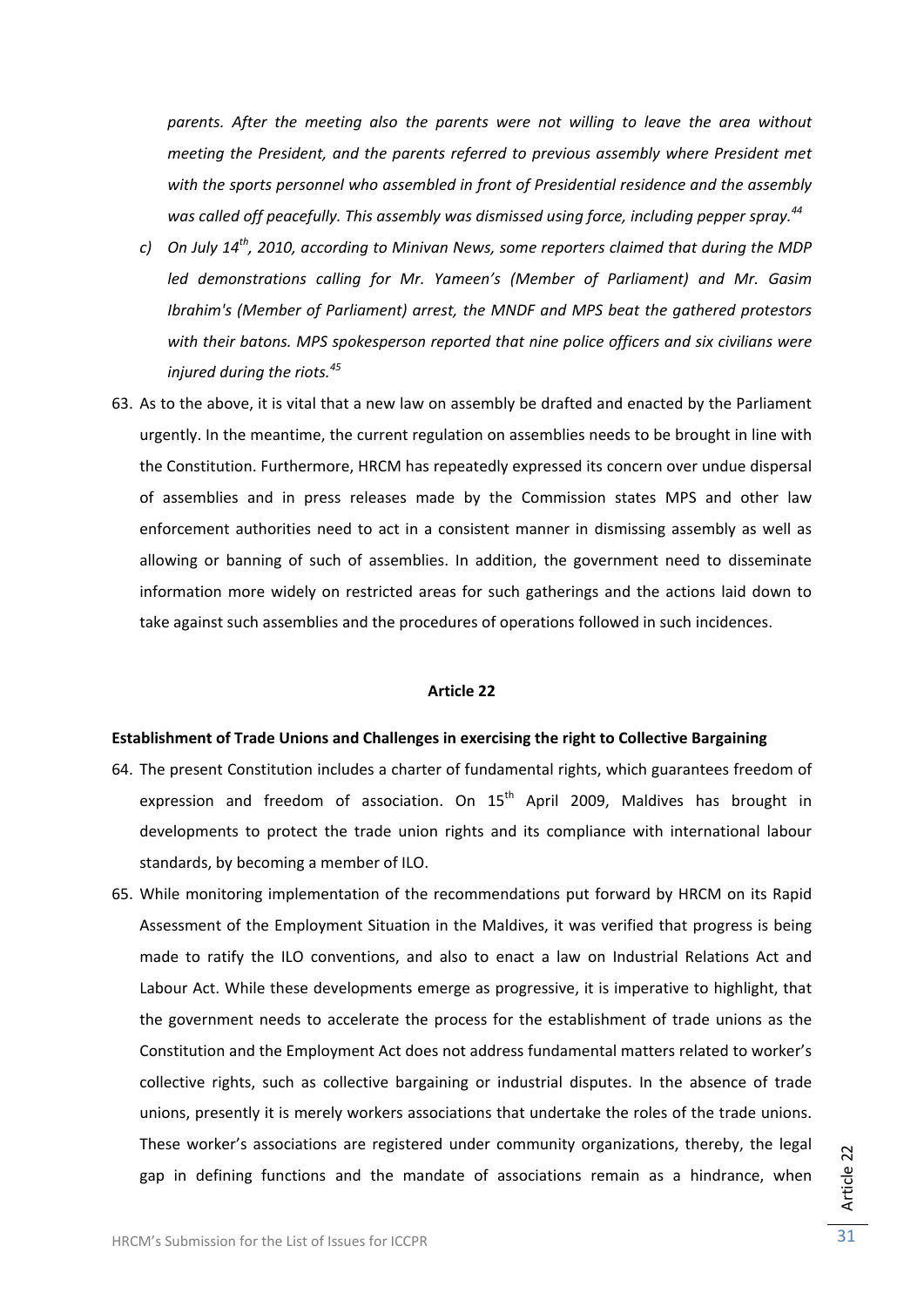associations play a key role in defending employees' rights during the times of negotiation with employers<sup>46</sup>. According to Tourism Employees Association of the Maldives (TEAM), their involvement in strike situations in the tourism sector, has led the workers who lead the strikes to face severe difficulties in terms of being sacked, blacklisted in the sector and ending up unemployed. TEAM also mentioned that even at present there are such victims who are still looking for employment in the tourism industry.

- 66. Right to strike is another important area of concern with regard to collective bargaining. Article 31 of the Constitution guarantees that every person employed in the country and all other workers have the freedom to stop work and strike in order to protest, while article 32 guarantees freedom of peaceful assembly without prior notice of the State. Article 16 (a) of the Constitution guarantees rights to all persons, in a manner that is not contrary to any tenet of Islam, the rights and freedoms contained within this Chapter, subject only to such reasonable limits prescribed by a law enacted by the Parliament in a manner that is not contrary to this Constitution. Any such law enacted by the Parliament can limit the rights and freedoms to any extent only if demonstrably justified in a free and democratic society. Conversely, a new "Regulation on Dispute Resolution between Employer and Employee" that was enforced on April 2011 comprises of issues of grave concern, as the regulation infringes workers' right to strike. The limitations of the regulation includes:‐
	- *a) The regulation is administered according to the Employment Act which remains silent regarding the right to strike.*
	- *b) The grievance procedure to be followed prior to conducting a legal strike remains as an impediment.*
	- *c) The regulation outlines strike as work stoppage, yet prohibits strikers from interrupting services they should provide.*
	- *d) The professions excluded from right to strike include employees working in the field of telecommunication, health, water and electricity and air traffic control.*
- 67. Low income, lack of transparency in the distribution of service charge and issues relating to overtime work are amongst the major reasons why strike actions were conducted in the tourism industry. Following are some of the prominent incidents of strikes that were conducted recently.
	- a) *In March 2011, employees of Conrad Maldives, Rangali Island Resort (Hilton Worldwide) opted to strike at the resort site over matters relating to discrimination of income between local and expatriate (European) employees. Representatives of LRA, Ministry of Tourism, along with the representatives of Crown Company, which owns the resort, was present to discuss the striker's grievances. The strikers were able to find a resolution and return to work*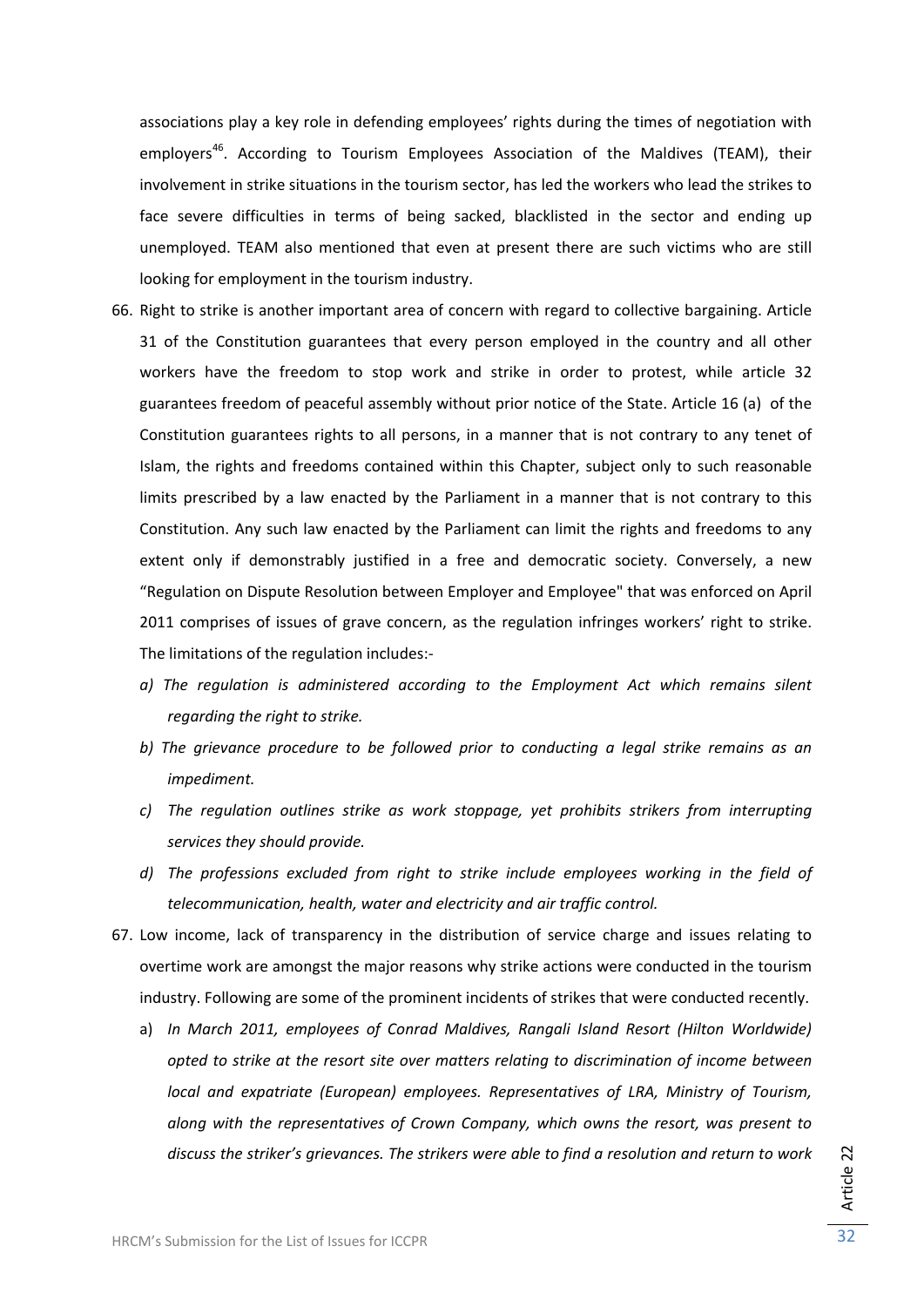*on the following day. As a result of the strike, the employees were informed that an increment of income would be across the board, and in the future the resort would perform an external auditing of accounts.*

- *b) In August 2010, more than 150 Maldivian and expatriate employees working at Kurumba Maldives Resort conducted a strike, protesting of low income (issue of distribution of service charge from guests and no overtime pay), work discriminations (between local and expatriate staff), poor staff facilities and food. The protesting strikers revealed that the situation remained the same for the past 38 years. Initially four employees presented a petition to the management expressing an interest to demonstrate strike actions, which resulted in dismissal of the four staff. The protest was resolved when owner of the resort, Universal Group, withdrew the requirement to take prior‐authorization for striking on the privately owned island. A total of 19 employees were taken into State custody. Members of TEAM confirmed that they provided legal assistance in representing these 19 employees in the criminal court and many of them are now blacklisted in the resorts for having affiliations with the association.*
- c) In April 2010, 157 staff of Shangri-La Villingili went on strike following the dismissal of four *staff, when they were playing games on a PlayStation, inside a vacant villa and caught by the security personnel who conducted an investigation on the matter. According to the handbook of the management, such incidents would entail issuing a warning letter only. Initially 64 employees, who protested were also dismissed. On arrival to the site, Maldives Police Services informed the strikers to vacate the island within 10 minutes or they would use force, and suggested to continue the strike in the close by island of Feydhoo. The employees continued the strike throughout the week until Shangri‐la management dismissed 14 employees, namely 10 leaders of the strike and 4 villa hosts. Rests of the employees were invited back to work.*
- *d) In February 2010, employees at the Centara Grand Island Resort conducted a strike action claiming that employees did not receive the service charges as agreed to them by the management. The management justified this by claiming that the room revenue was low. Following the visit by the representatives from Ministry of Human Resource, Youth and Sports, the resort increased the service charge allocated to employees. It is important to note that the management of the resort consulted with members of TEAM and permitted them to embark the resort.*
- 68. The above incidents of strike action proves to some extent that problems exists in the current system of employment, and in many cases it is detrimental to both sides involved, in terms of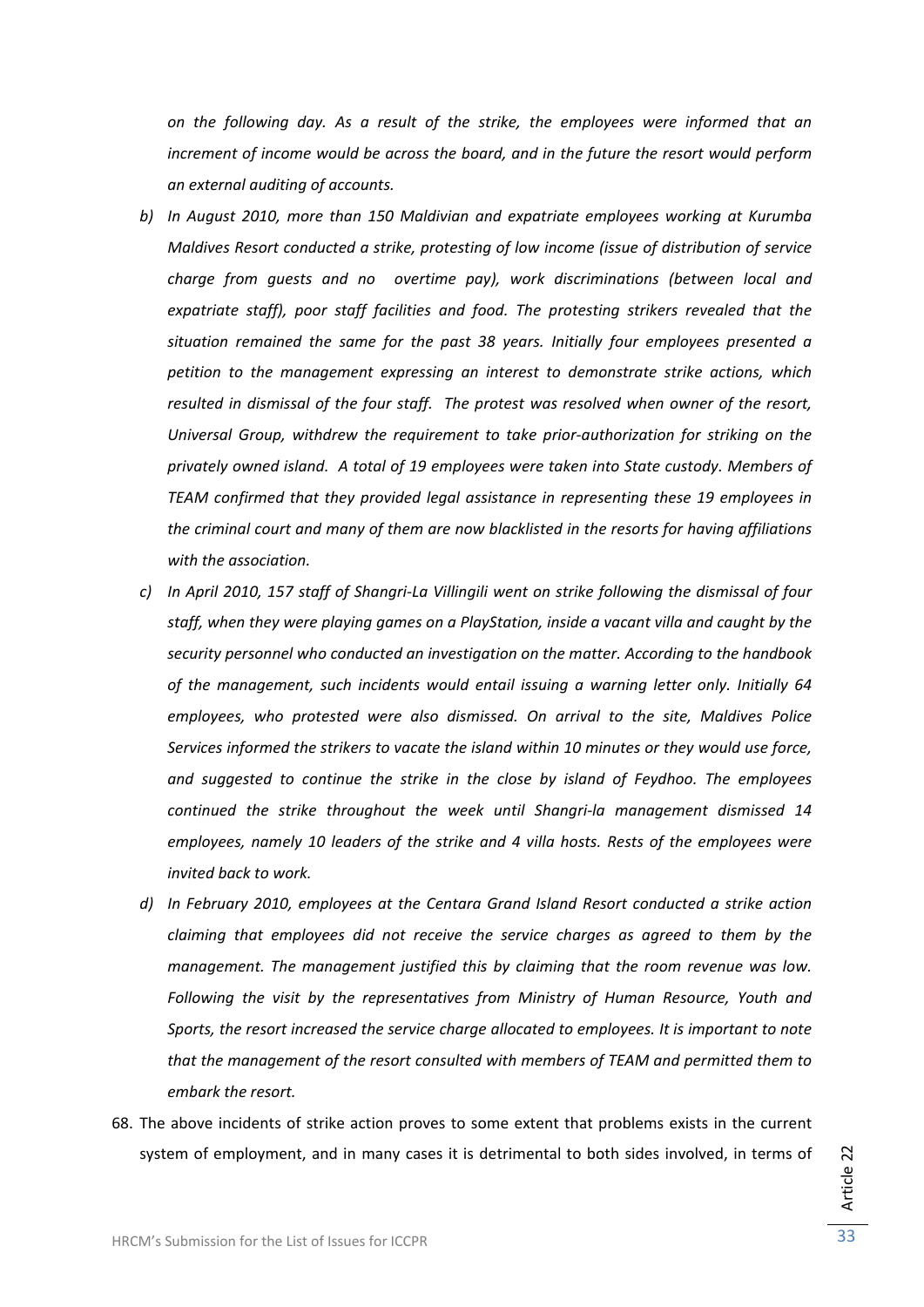employees loosing their employment and employers facing issues of work stoppage. In this context, it is important to create grounds for the betterment of the work environment. Thus, the government needs to gear up the process in laying down the mechanism for the establishment of trade unions and also the right of collective bargaining in industrial disputes, which then paves way to consultative approaches (such as tripartite consultants) rather than a one way approach (such as strike).

### **Article 23**

## **Occurrences of Unregistered Marriages**

- 69. The right to marry and forming family is a constitutional right under the article 34(a) of the Constitution (2008). Article 24 of the Constitution stipulates that everyone's family life has to be respected. It also states that families is the fundamental unit, and are entitled with the special protection by society and the State. Article 19(a) of Family Act states that marriages solemnized in the Maldives, marriages solemnized abroad between Maldivians and marriages solemnized between Maldivian citizens and foreign nationals, shall be registered in accordance with the provisions of this Act. Furthermore, article 22 states that where a Maldivian national contracts a marriage abroad in a country where there is an official representative office of the Maldives, he should within two months from the date of contracting the marriage make an application to that office to register his marriage in accordance with the provisions of this Act and Regulations made under it. Where a marriage was contracted in a country where there is no official representative office of the Maldives, an application to register the marriage in the Maldives in accordance with this section shall be made within 6 months from the date of contracting such marriage. According to article 62, it is an offence to remain without applying to register a marriage in accordance with section 19 and section 22 of this Act. The offender shall be subject to a fine of MRf. 1,000 (US \$ 64.85).
- 70. It is noteworthy to highlight that due to the religious extremist ideologies that has emerged recently in the Maldives, is leading to practice contradictory viewpoints on registration of marriages. These include instructions on following marriages according to Islam and not to abide the Maldivian Law. As per the aforementioned provisions of the Family Act, such marriages cannot be recognized as a valid marriage according to the Maldivian Law, and to make the matters worse, divorce will not also be legal for such unregistered couples. This even leads the married women in the so called marriage to bear all the punishments entitled in Islamic Shari'ah, including flogging for adultery as the marriage is not legal according to the domestic law. Furthermore, the children born to such families are vulnerable and such children born to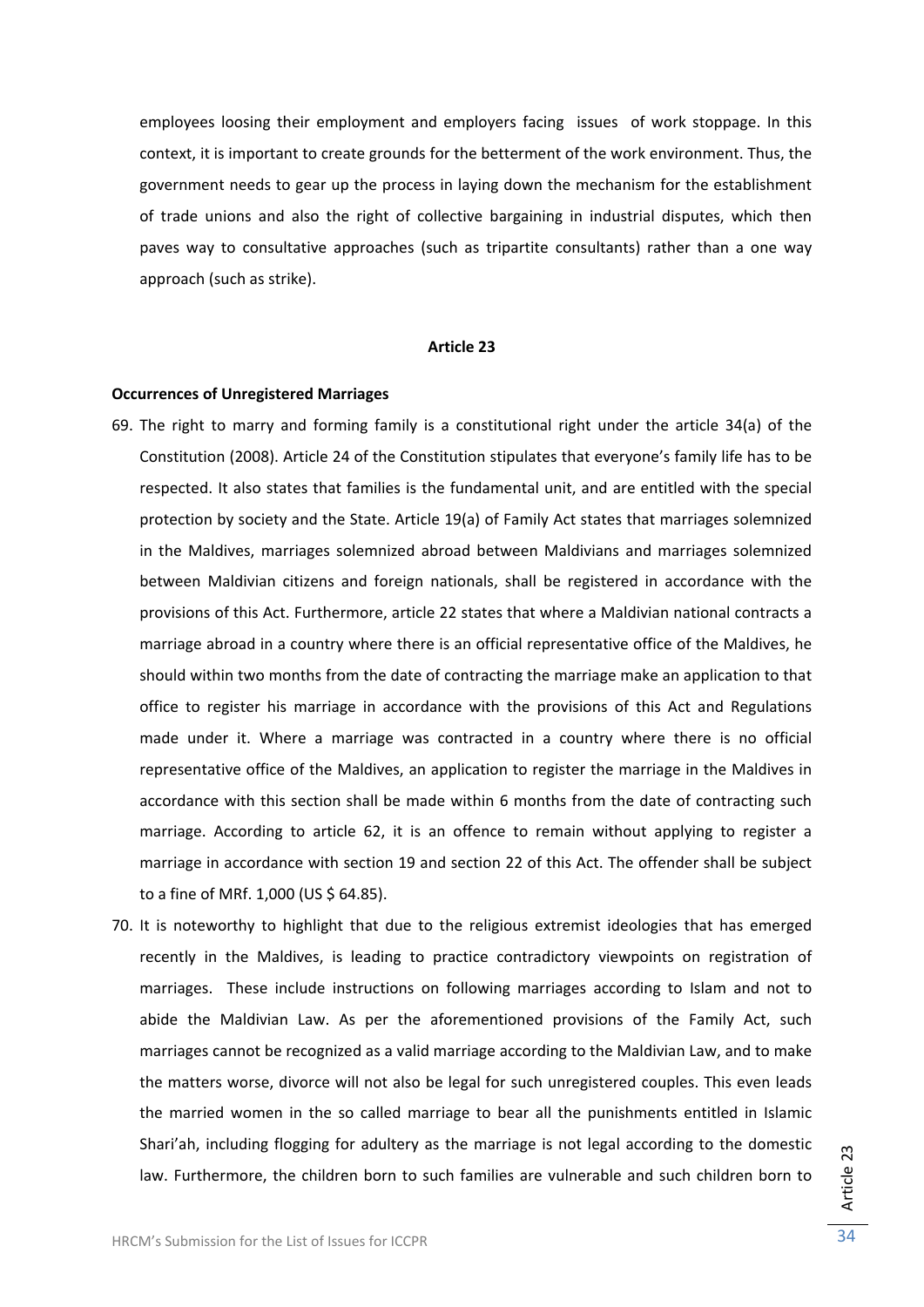unregistered couples would not have any legal entitlement of father's name. In addition, such children would not have any legal claim, thus depriving them from their rightful inheritance. Family Court is aware that couples do solemnize marriage in other countries, and subsequently opts to register the marriage in the country. However, Family Court has not yet recognized any marriage that was solemnized within the jurisdiction and later applied for registration. Though, such cases has not been acknowledged publicly by any official source, there are hear-say stories which states that such practices exists and currently is at an increasing pace. According to a media article, one of the officials from the Ministry of Islamic Affairs has confirmed that such practices exists and to quote the words "*Didi said the ministry "has not found clues" as to why certain religious scholars are marrying people outside the law…*" 47. In the same media article it says that the Family Court confirmed that it was dealing with some cases involving private marriages.

71. Thus, it is important that the State to take note of the emerging grave issue of private marriages taking the different paths that it may lead to, including becoming victims of Human Trafficking. Similarly, it is important that the State to undertake all appropriate measures in order to address the issue, especially from the viewpoint on those who are at the most disadvantage (women and children born out of the marriage) because of the unregistered marriages. And most importantly, the State need to acknowledge the fact that such incidents are happening, which in turn would provide grounds to address the issue from all parties involved.

## **Article 24**

#### **Discrimination in the School System**

72. Article 35 of the present Constitution states, young people are entitled to special protection and special assistance from the family, the community and State. Furthermore, children and young people should not be harmed, sexually abused or discriminated against any manner. Children born out of wedlock are sometimes denied enrollment into public school. Additionally, children from vulnerable families and those with darker skin tone are sometimes treated differently in schools. HRCM was able to obtain first hand information on the later, during one of the focus group discussions with the students of all the schools in Vaavu Atoll as part of its monitoring visit in 2010. According to the MoE, in an absence of an Education Act, they pursue nondiscriminatory approaches in all facets in the education system. However, the Ministry also acknowledged the fact that due to the individual differences of a person involved in the act, it may provide grounds for discrimination and sometimes to the extent of rejecting those children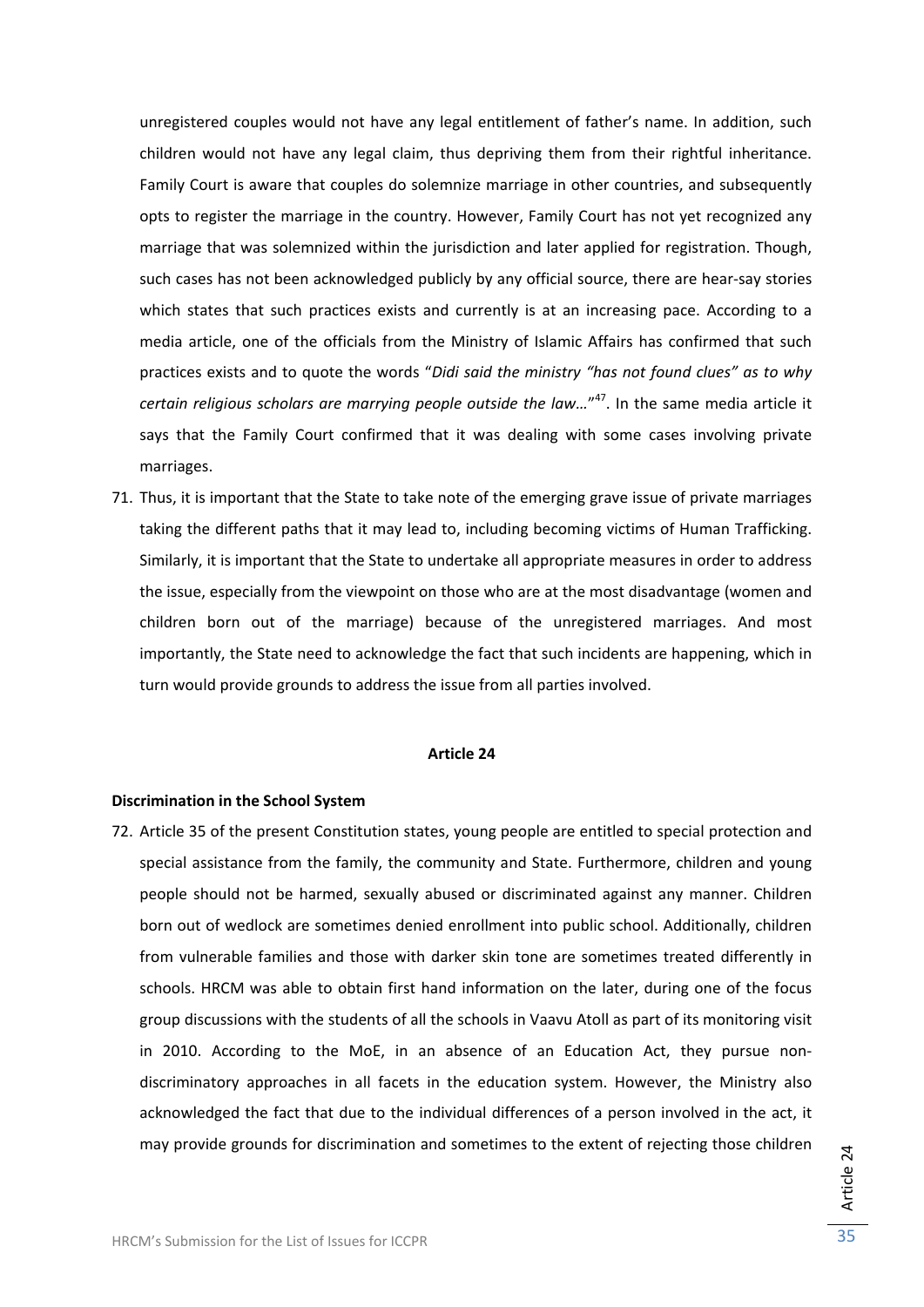born out of wedlock to public schools or discriminating students on the basis of socio‐economic status or those with darker skin tone.

- 73. Since, school system plays an important role in the upbringing of children, it is important that the school environment is free from all sorts of bad influences including discrimination. Thus, it is imperative that an Education Act be drafted and endorsed in a way to address the issue of discrimination that is currently prevalent in the system (though intentionally or unintentionally). It is equally important to sensitize the teachers and all officials working in the education sector on the issue of discrimination in order to prevent acts of discrimination in the school system. Presently, ESQUID of MoE undertakes periodic supervision of the schools. The current monitoring system established is resource dependent due to geographical dispersion of the country. Hence, according to MoE, ESQUID is able to undertake an average of ten schools per year, from a total 378 schools in the country.
- 74. In order to strengthen the supervision and evaluation, MoE with the assistance of UNICEF has launched a new monitoring mechanism, where the lists of the indicators identified at the island level would be verified at the regional level and analyzed at central level. In addition, MoE is in the process of endorsing a supervision policy. It is vital to speed up implementation of this mechanism so that information pertaining child rights violations would be made apparent and addressed accordingly.

## **Decrease in Net Enrolment of the Girl Child in Schools**

- 75. Article 36 of the present Constitution states that everyone has the right to education without discrimination of any kind. Article 15 of the Law on Protection of the Rights of Child states that parents should, to the best of their ability and within the means available to them, take appropriate measures to ensure the proper upbringing and well being of their children, and to facilitate their education to a reasonable standard and their requisite religious education.
- 76. In a meeting held with MoE by HRCM, MoE expresses great concern for the significant decrease in the net enrolment rates of girl child in schools. Many considers the fact that the extremist religious ideologies could have made an impact on the decision making process of families, to the extent that they may avert children from getting enrolled in schools.
- 77. Thus, it is important that the State takes a closer look at the problem and addresses the issue to its fullest. This is because of the graveness of the issue in terms of child being deprived of schooling which in turn accrues to hindrance of her development both economically and socially. In addition, it is important that the State make note of this issue and ensure that the act is punished severely by law.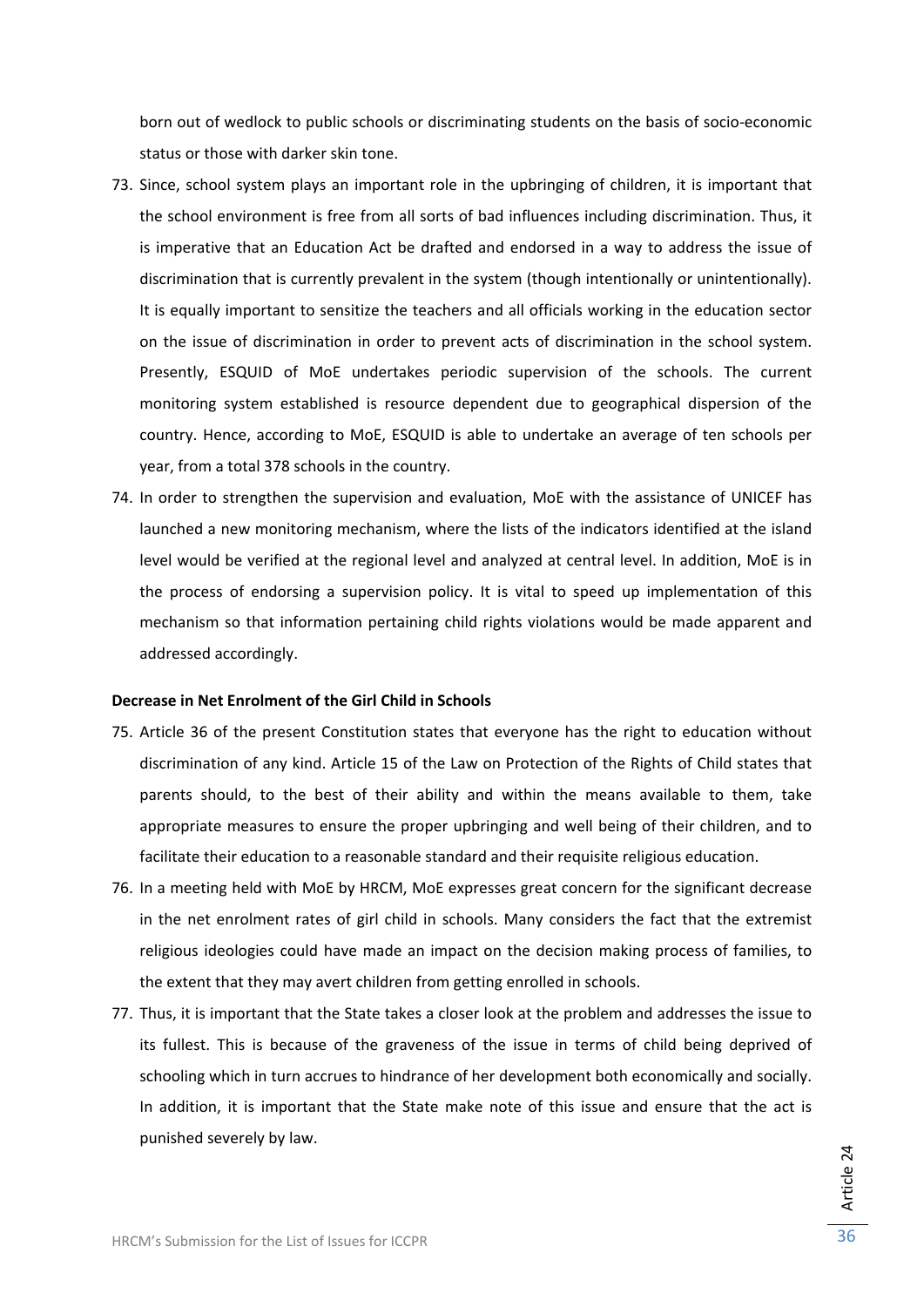## **Challenges faced to the Protection of Child**

- 78. Article 25 of the present Constitution stipulates that children and young people are entitled to special protection and special assistance from the family, the community and the State. The article further states children and young people shall not be harmed, sexually abused, or discriminated against any manner and shall be free from unsuited social and economic exploitation."Law on Protection of the Rights of the Child (1991) in article 25 elaborates on prohibition of exploitation of children and acts detrimental to the integrity of the child. Parliament also passed an Act on Special Measures for Perpetrators of Child Sexual Abuse in November 2009, to address the ever increasing child abuse cases that was emerging in the Maldives, especially in order to punish those convicts who finds an easy way escape in the then existing legal framework. One of the provision of this act include conviction of offenders for up to twenty five years of imprisonment and also deny the right to remain silent, which otherwise is permitted in the Constitution.
- 79. The enactment of this act along with the establishment of a Child Help Line increased the number of child abuse cases lodged to the DGFPS. Following are some statistics on the number of child abuse cases lodged to MPS for the year 2010 by their age.

| <b>Age Group</b> | <b>Number of Child Abuse Cases</b><br>Lodged in 2010 |
|------------------|------------------------------------------------------|
| Under 2 years    |                                                      |
| 2-12 years       | 70                                                   |
| 12 to 15 years   | 37                                                   |
| 15 to 18 years   |                                                      |

*Source: Statistical Report 2010, Maldives Police Service*

- 80. These figures are large in number in proportion to the child population of the country. However, when it comes to the number of cases who has obtained justice to the act that they have gone through, it is simply disheartening as it is small in number. The impediments faced in convicting offenders of child abuse includes withdrawal of cases by the victims or victim's family, difficulty in obtaining evidence, issues faced in the interpretation of evidence, matters relating to the medico‐legal reports, prevailing societal attitudes to treat child abuse matters as a private matter, issue of stigmatization and legal age of consent. Additionally, another area of concern is the release of child offenders into the community of their victims.
- 81. It is also important that challenges faced by the child offenders to be taken into consideration from a correctional aspect. Some of the existing gaps include limited segregated detention facilities, minimal or no rehabilitation during and after detention and insufficient trained staffs to deal with the child offenders, as well as weak coordination between rehabilitation and

Article 24 Article 24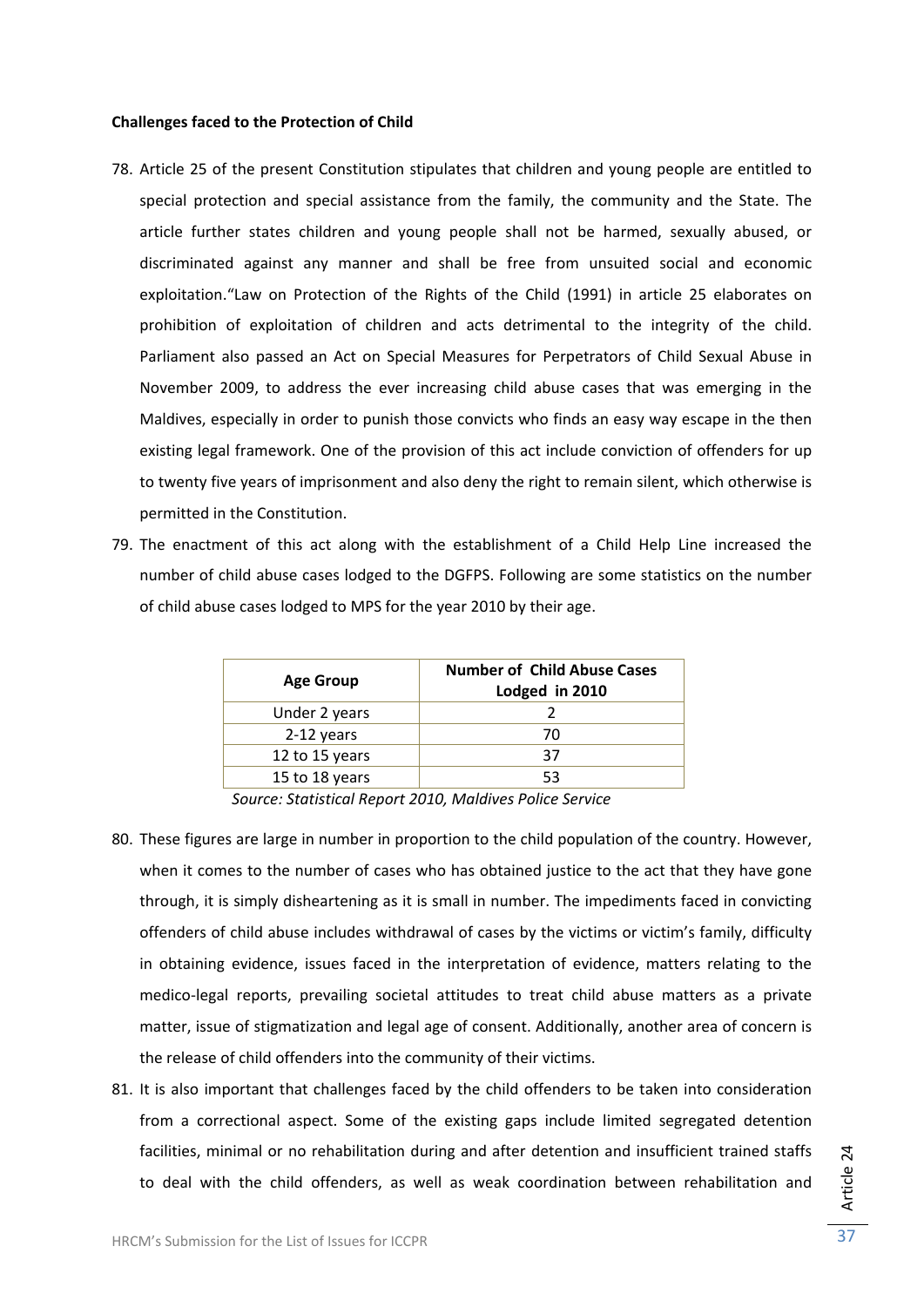criminal justice system. In addition, societal attitudes towards these juveniles needs to be changed in order to successfully reintegrate them to the society.

82. Taking the above into consideration from the side of the child abuse victims and juvenile offenders, the State needs to take proactive measures from the earliest possible in attending these matters. Thus, such measures needs to be addressed from education system to the employment sector, from parenting to the housing issues faced, from juvenile justice to rehabilitation.

Article 24

Article 24

 $<sup>1</sup>$  Emma Fulu (2007), The Maldives Study on Women's Health and Life Experiences, Initial results on prevalence</sup> , health outcomes and women's response to violence[Electronic version], Ministry of Gender and Family  $^2$  Statistical Report (2010), [Electronic version], Maldives Police Service

http://www.haveeru.com.mv/english/details/36050/Maldives\_Police\_unsure\_of\_more\_suspects\_in\_Hithadho o\_rape\_case

 $\frac{1}{100} \times \frac{1}{100}$   $\frac{1}{100}$   $\frac{1}{100}$   $\frac{1}{100}$   $\frac{1}{100}$   $\frac{1}{100}$   $\frac{1}{100}$   $\frac{1}{100}$   $\frac{1}{100}$   $\frac{1}{100}$   $\frac{1}{100}$   $\frac{1}{100}$   $\frac{1}{100}$   $\frac{1}{100}$   $\frac{1}{100}$   $\frac{1}{100}$   $\frac{1}{100}$   $\frac{1}{$ 

<sup>9</sup> NPM is an independent detention monitoring body established under OPCAT- optional protocol for the prevention of torture. The main purpose of NPM is to establish a system of regular visits to places of detention in order to prevent torture and other ill treatment within the facility. In Maldives, NPM was established within the HRCM in December 2007. Apart from prisons, places of detentions visited by the NPM also include custodial, residential rehabilitation facilities, juvenile residential centres and psychiatric facilities. The last steps of the current monitoring approach is to hold constructive dialogues with the relevant state authority and discuss the issues of concern and following recommendations directly in order to obtain a target time lines for action.

 $10$  Home for People with Special Needs – a state residential facility in the island of K. Guraidhoo for three

vulnerable groups: geriatric patients, people with special needs, and psychiatric patients  $11$  Information obtained through a meeting with the State Minister for Department of Penitentiary and Rehabilitation Services by

<sup>&</sup>lt;sup>12</sup> Draft Report on the Visit of National Preventive Mechanism to Dhoonidhoo Police Custodial on August 9<sup>th</sup>, 2009 and to Malé Custodial on August 9<sup>th</sup>,

<sup>&</sup>lt;sup>13</sup> http://hrcm.org.mv/publications/otherreports/LaleYouthInternationalSchoolReport6July2010Dhi.pdf (Dhivehi)<br><sup>14</sup> http://www.hrcm.org.mv/Publications/otherreports/TheEmploymentSituationintheMaldivesEng.pdf

<sup>&</sup>lt;sup>15</sup> http://www.state.gov/documents/organization/143187.pdf<br>
<sup>16</sup> Statistics of Ministry of Human Resource, Youth and Sports-2010<br>
<sup>17</sup> http://www.hrcm.org.mv/Publications/otherreports/TheEmploymentSituationintheMaldivesE

http://www.haveeru.com.mv/english/details/31455/Political\_unrest\_continues\_as\_armed\_forces\_refuse\_to take\_Yamin\_to\_court

<sup>&</sup>lt;sup>21</sup> http://www.hrea.org/moudawana.html<br><sup>22</sup> http://www.scribd.com/doc/55422305/38/Paternity-and-adoption<br><sup>23</sup> http://www.straitstimes.com/BreakingNews/SEAsia/Story/STIStory\_644042.html